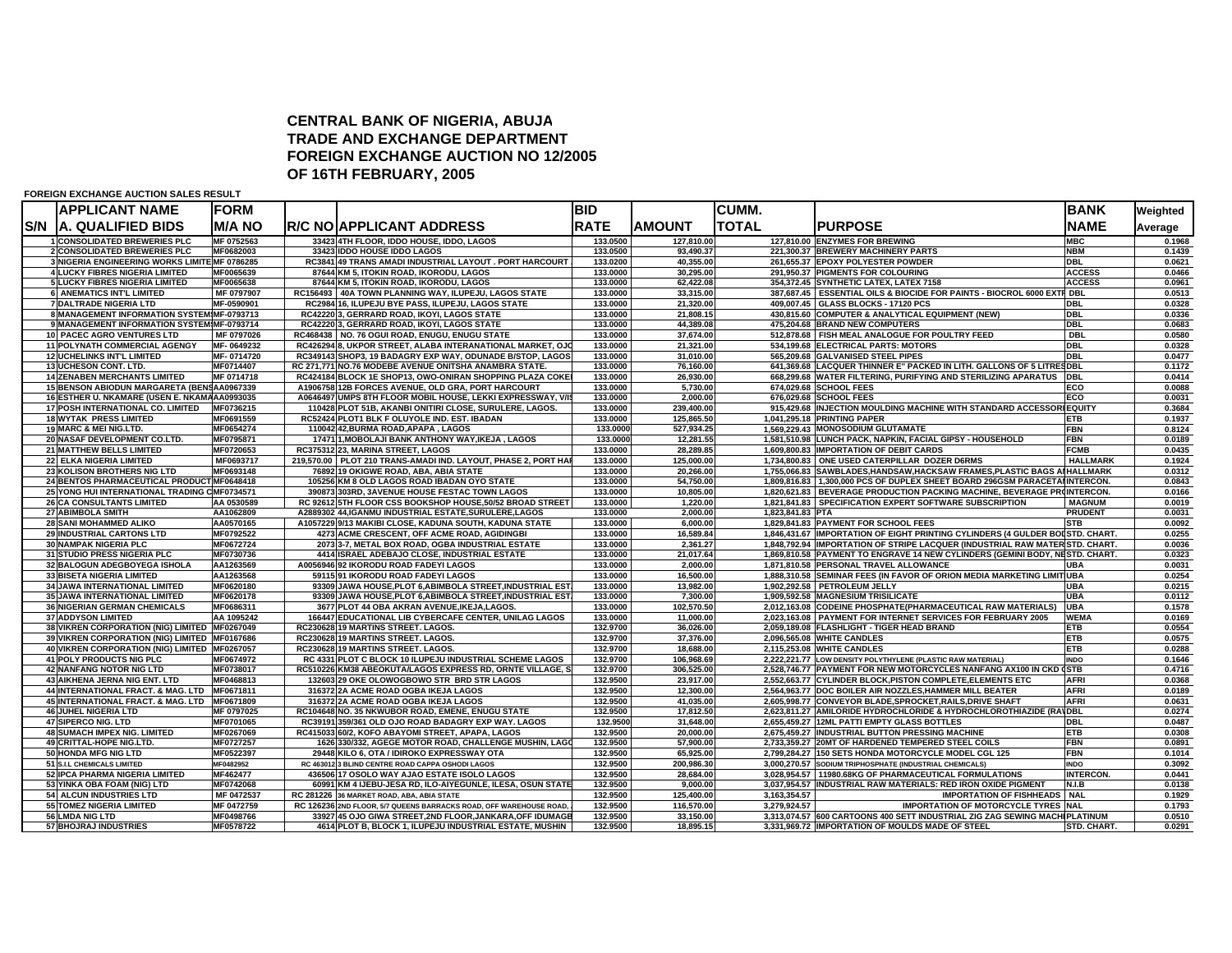| 58 PEARL GLOBAL CO LTD                            | MF0710624              | RC326129 26, OBUN EKO STREET, LAGOS                                        | 132.9400             | 21,160.00                | 3,353,129.72 TABLE TENNIS BALLS                                                    | <b>CITIZENS</b>               | 0.0325           |
|---------------------------------------------------|------------------------|----------------------------------------------------------------------------|----------------------|--------------------------|------------------------------------------------------------------------------------|-------------------------------|------------------|
| 59 TANYCHEM INDUSTRIES LIMITED                    | MF 0752332             | 505006 6/8 SAMUEL ANIBABA STREET, KETU, LAGOS                              | 132.9300             | 61,132.50                | 3,414,262.22 HIGH DENSITY POLYETHYLENE GRADE                                       | <b>MBC</b>                    | 0.0940           |
| 60 IBALEX NIGERIA LTD.                            | MF0576913              | 152.885.00 PLOT 407/413 APAPA-OSHODI EXPRESSWAY.ILASAMAJA                  | 132.9200             | 7,066.47                 | 3.421.328.69 WALL & FLOOR TILES                                                    | <b>FBN</b>                    | 0.0109           |
| 61 HARNISH INDUSTRIES LIMITED                     | M0287173               | RC 378454 10 MACHINE ROAD JERICO IBADAN                                    | 132.9200             | 31,100.00                | 3,452,428.69 IRON RINGS                                                            | <b>HABIB</b>                  | 0.0478           |
| 62 AREAGO ELEGBEDE ADESOLA                        | AA1046989              | A0153135 32 ADEKUNLE FAJUYI WAY GRA IKEJA LAGOS                            | 132.9200             | 5,000.00                 | 3,457,428.69 SCHOOL FEES                                                           | <b>INTERCON.</b>              | 0.0077           |
| 63 RASMED PUBLICATION LIMITED                     | MF0791254              | 324863 16 NEW COURT ROAD OLD GBAGI OYO STATE.                              | 132.9200             | 6,552.00                 | 3,463,980.69 EDUCATIONAL BOOKS (ENGLISH, POSTERS, HEIGHT CHARTSINTERCON.           |                               | 0.0101           |
| 64 JUSTEEN PHARM LTD                              | MF0475712              | RC218826 197 MUYIBI OLODI APAPA, LAGOS                                     | 132.9200             | 29,700.00                | 3,493,680.69 MULTIVITAMIN CAPSULES                                                 | <b>MANNY</b>                  | 0.0457           |
| 65 DANGOTE INDUSTRIES LTD                         | MF0678179              | RC71242 1, ALFRED REWANE ROAD, FALOMO, IKOYI, LAGOS                        | 132.9200             | 214,130.00               | 3,707,810.69 MEDIA SUPPORT PLATES,AIR RELEASE VALVES, PRESSURE SIOCEANIC           |                               | 0.3293           |
| 66 DANGOTE INDUSTRIES LTD                         | MF0582742              | RC71242 1, ALFRED REWANE ROAD, FALOMO, IKOYI, LAGOS                        | 132.9200             | 151,371.48               | 3,859,182.17 TALOFLOTE AND TALOSURF FOR SUGAR INDUSTRY                             | <b>OCEANIC</b>                | 0.2328           |
| 67 OBAJANA CEMENT PLC                             | MF0593617              | RC208767 MARBLE HOUSE, 1, ALFRED REWANE ROAD, IKOYI, LAGOS                 | 132.9200             | 3,276,698.42             | 7,135,880.59 STRUCTURAL STEEL AND HARDWARE FOR CEMENT PLANT                        | <b>OCEANIC</b>                | 5.0394           |
| 68 POLY PRODUCTS PLC                              | MF0604341              | 4331 PLOT C BLOCK 10, ILUPEJU INDUSTRIAL ESTATE, LAGOS                     | 132.9200             | 53,731.90                | 7,189,612.49 LOW DENSITY POLYETHYLENE                                              | <b>UBA</b>                    | 0.0826           |
| 69 WEST AFRICAN SEASONING CO LTD MF 0559134       |                        | RC 164542 37, CREEK ROAD, APAPA, LAGOS                                     | 132.9100             | 529,200.00               | 7,718,812.49 MONOSODIUM GLUTAMATE                                                  | Capital                       | 0.8138           |
| 70 INDUSTRIAL FLAVOURS & COLOURS L'MF0709635      |                        | RC224518 SUIT 3, ALL SEASONS PLAZA, LATEEF JAKANDE RD, AGIDI               | 132.9100             | 64,819.80                | 7,783,632.29 FOOD FLAVOURINGS FOR FOOD & BEVERAGE INDUSTRY                         | <b>CITIZENS</b>               | 0.0997           |
| 71 MURRISON INTERNATIONAL LTD                     | MF0709940              | RC207647 13, COMMERCIAL ROAD, APAPA, LAGOS                                 | 132.9100             | 13,420.00                | 7,797,052.29 STONEWARE DINNER PLATES                                               | <b>CITIZENS</b>               | 0.0206           |
| <b>72 TAANA LTD</b>                               | MF0311843              | RC294223 34 IDUMAGBO AVANUE. LAGOS                                         | 132.9100             | 73.958.40                | 7.871.010.69 CANDLE                                                                | <b>CITIZENS</b>               | 0.1137           |
| 73 CHIZZY {NIGERIA} LIMITED                       | MF 0797972             | RC-93191 NO.8, OPPOSITE SADDLE CLUB, OLOWORA JUNCTION, ISH                 | 132.9100             | 23,814.00                | 7,894,824.69 CALGON PT TECHNICAL GRADE {22050KGS} - INDUSTRIAL RA DBL              |                               | 0.0366           |
| 74 LEOPLAST INDUSTRY LIMITED                      | MF-0701833             | RC22435 PLOT K, KOPEK ROAD, OFF FATAI ATERE WAY, MATORI, LAC               | 132.9100             | 244,651.15               | 8,139,475.84 165 METRIC TONS ARTIFICIAL RESIN POLYPROPYLENE                        | <b>DBL</b>                    | 0.3762           |
| <b>75 NIGER CONSTRUCTION LTD</b>                  | MF-0663882             | RC2760 63. ENERHEN ROAD. WARRI . DELTA STATE                               | 132.9100             | 962.333.00               | 9.101.808.84 5 NOS. USED CATERPILLAR TRACTOR/WHEEL. LOADER/BACK DBL                |                               | 1.4799           |
| 76 OM LIMITED                                     | MF-0717323             | RC289914 55 HAPPY HOME AVENUE, KIRIKIRI IND. ESTATE, APAPA, L              | 132.9100             | 114,480.00               | 9,216,288.84 108 METRIC TONNES OF PVC RESIN                                        | <b>DBL</b>                    | 0.1761           |
| 77 PAPILON INDUSTRY LIMITED                       | MF-0793363             | RC22435 PLOT K, KOPEK ROAD, OFF FATAI ATERE WAY, MATORI, LAG               | 132.9100             | 5,474.63                 | 9.221.763.47 SPARE PARTS FOR INDUSTRIAL MACHINE                                    | <b>DBL</b>                    | 0.0084           |
| <b>78 PAPILON INDUSTRY LIMITED</b>                | MF-0701841             | RC22435 PLOT K, KOPEK ROAD, OFF FATAI ATERE WAY, MATORI, LAG               | 132.9100             | 12,891.04                | 9.234.654.51 MOULDS FOR INJECTION MOULDING MACHINE                                 | <b>DBL</b>                    | 0.0198           |
| 79 TERMEX LIMITED.                                | MF 0797459             | RC-326017 47 AWOLOWO ROAD, IKOYI, LAGOS STATE                              | 132.9100             | 127,040.00               | 9,361,694.51 LITEON CDROM DRIVES, CDRW AND COMBO DRIVES(-COMPUT DBL                |                               | 0.1954           |
| <b>80 DANGOTE INDUSTRIES LIMITED</b>              | MF0725573              | RC71242 1, ALFRED REWANE ROAD, FALOMO, IKOYI LAGOS                         | 132.9100             | 1,940,264.99             | 11,301,959.50 HARD RED MINTER WHEAT                                                | ETB                           | 2.9838           |
| <b>81 PENTAGON COMMODITIES LTD</b>                | MF0688434              | 400508 49B, ADEOLA ODEKU STREET, VICTORIA ISLAND, LAGOS                    | 132.9100             | 8.394.67                 | 11,310,354.17 100 METRIC TONS OF PLAIN PAPER IN SHEETS                             | <b>GUARANTY</b>               | 0.0129           |
| 82 EZIOBI MOTORS NIGERIA LIMITED                  | MF 0710718             | RC 288273 44, COATES STREET (EAST) EBUTE METTA                             | 132.9100             | 83.244.60                | 11,393,598.77 MOTOR CYCLE SPARE PARTS                                              | <b>GUARDIAN</b>               | 0.1280           |
| 83 B.L. CHAINRAI & CO. NIG. LTD                   | MF0482498              | RC 16212 3 AJIBADE OKE STREET AJAO ESTATE ISOLO                            | 132.9100             | 38,848.27                | 11,432,447.04 GASOLINE GENERATOR                                                   | <b>HABIB</b>                  | 0.0597           |
| <b>84 MINL LIMITED</b>                            | AA1080312              | RC 278741 21/23 ABIMBOLA WAY ISOLO LAGOS                                   | 132.9100             | 125.399.08               | 11,557,846.12 PAYMENT OF DIVIDEND FOR YEAR ENDEND 31/03/2004 (DOC FAXED TO CBIINDO |                               | 0.1928           |
| 85 DUNLOP NIGERIA LIMITED                         | MF0810031              | 2736 OBA AKRAN AVENUE IKEJA LAGOS                                          | 132.9100             | 8,480.00                 | 11,566,326.12 (INDUSTRIAL CHEMICAL) 2000KG STRUCTOL 40 MS FLAKES & 1NTERCON.       |                               | 0.0130           |
|                                                   |                        |                                                                            |                      |                          |                                                                                    |                               |                  |
| 86 DUNLOP NIGERIA LIMITED                         | MF0810035              | 2736 OBA AKRAN AVENUE IKEJA LAGOS                                          | 132.9100             | 65,534.00                | 11,631,860.12 20,460KILOS OF BUNA CB65 (INDUSTRIAL CHEMICAL)                       | <b>INTERCON.</b>              | 0.1008           |
| <b>87 DUNLOP NIGERIA LIMITED</b>                  | MF0810036              | 2736 OBA AKRAN AVENUE IKEJA LAGOS                                          | 132.9100             | 37.830.00                | 11.669.690.12 10.000KILOS OF SANTOCURE TBBS. FLECTOLTMQ & SANTOFLIINTERCON.        |                               | 0.0582           |
| <b>88 DUNLOP NIGERIA LIMITED</b>                  | MF0810041              | 2736 OBA AKRAN AVENUE IKEJA LAGOS                                          | 132.9100             | 55,624.00                | 11,725,314.12 8000KILOS OF RESORCINOL STEARIC ACID-MELT 60/40 & 16 RINTERCON       |                               | 0.0855           |
| 89 DUNLOP NIGERIA LIMITED                         | MF0810033              | 2736 OBA AKRAN AVENUE IKEJA LAGOS                                          | 132.9100             | 42,500.00                | 11,767,814.12 600UNITS OF P746 BLADDER (INDUSTRIAL RAW MATERIALS) INTERCON         |                               | 0.0654           |
| 90 DUNLOP NIGERIA LIMITED                         | MF0810032              | 2736 OBA AKRAN AVENUE IKEJA LAGOS                                          | 132.9100             | 15,050.00                | 11,782,864.12 9000KILOS PERKASIL KS408GR- SILICA (INDUSTRIAL RAW MATINTERCON.      |                               | 0.0231           |
| 91 DUNLOP NIGERIA LIMITED                         | MF0652719              | 2736 OBA AKRAN AVENUE IKEJA LAGOS                                          | 132.9100             | 22,310.00                | 11,805,174.12 12,800KG OF MARUKAREZ T100AS RESIN (INDUSTRIAL RAW M/INTERCON.       |                               | 0.0343           |
| 92 KENVEE NIGERIA LIMITED                         | MF0633114              | RC28020 34, IDUMAGBO AVENUE, IDUMOTA, LAGOS                                | 132.9100             | 22,591.94                | 11,827,766.06 FLASK                                                                | <b>PRUDENT</b>                | 0.0347           |
| 93 GREENLIFE PHARMACEUTICALS LTD MF0512742        |                        | 269507 3 OKUNFOLAMI STREET ANTHONY VILLAGE LAGOS STATE                     | 132.9000             | 47,200.00                | 11,874,966.06 DAY BY DAY ( MULTIVITAMIN, IRON AND MINERAL CAPSULES                 | <b>BROAD</b>                  | 0.0726           |
| 94 ANYIAM KENNETH OBI                             | AA1413795              | A1614669 PLOT 1712, IDEJO STREET, VICTORIA ISLAND, LAGOS                   | 132.9000             | 2,000.00                 | 11,876,966.06 PTA                                                                  | <b>CHARTERED</b>              | 0.0031           |
| 95 CARDOSO ALIMAT ABIMBOLA                        | AA1413383              | A1092783 7, KOFO ABAYOMI STREET, VICTORIA ISLAND, LAGOS                    | 132.9000             | 2,000.00                 | 11,878,966.06 PTA                                                                  | <b>CHARTERED</b>              | 0.0031           |
| 96 CHURCHGATE NIGERIA LIMITED<br>97 G-FAD LIMITED | MF0499273<br>AA0723800 | RC10406 PLOT 30 AFRIBANK STREET, VICTORIA ISLAND, LAGOS<br><b>RC194604</b> | 132.9000<br>132.9000 | 1,566,333.50<br>2,500.00 | 13,445,299.56 INDIAN RICE<br>13,447,799.56 BIA                                     | CHARTERED<br><b>CHARTERED</b> | 2.4086<br>0.0038 |
|                                                   |                        |                                                                            |                      |                          |                                                                                    |                               |                  |
| 98 PANABIZ INTERNATIONAL LIMITED                  | MF0949105              | RC168469 11A OSBORNE ROAD, IKOYI, LAGOS                                    | 132.9000             | 134,384.93               | 13,582,184.49 ELECTRICAL EQUIPMENTS                                                | <b>CHARTERED</b>              | 0.2066           |
| 99 OVERSEAS MERCANTILE & MANUFACTMF0620248        |                        | 12256 17/18. KOLAWALE SHONIBARE STREET. AJAO ESTATE. LAO                   | 132.9000             | 23.773.21                | 13.605.957.70 WHITE TOP KRAFT LINER BOARD                                          | <b>ACCESS</b>                 | 0.0366           |
| <b>100 REGENCY PLASTICS LIMITED</b>               | MF0621413              | 431483 PLOT 20, AKANJI ODUTOLU STREET, OSHODI, LAGOS                       | 132.9000             | 56,700.00                | 13,662,657.70 DESMODUR 44 V 20 (MDI)- INDUSTRIAL RAW MATERIAL                      | <b>ACCESS</b>                 | 0.0872           |
| 101 ORFEMA PHARMACEUTICAL IND LTD MF0468122       |                        | 76330 5 ATILADE ADEBOWALE STR FAGBA IJU AGEGE                              | 132.9000             | 14,450.00                | 13,677,107.70 ZEF-ONE INJECTION(CEFTRIOXANE INJECTION-1GM)                         | <b>AFRI</b>                   | 0.0222           |
| 102 POLYTHENE ENTERPRISES LIMITED                 | MF0523299              | 5759 4 OBASA ROAD IKEJA LAGOS                                              | 132.9000             | 33.361.00                | 13.710.468.70 FLUITING PAPER 73MT                                                  | <b>AFRI</b>                   | 0.0513           |
| 103 SEAMASTER INDUSTRIES LIMITED                  | MF0530875              | 51499 NO. 13, OHAJIMADU ROAD, AMAIFEKE, ORLU, IMO STATE.                   | 132.9000             | 268,404.00               | 13,978,872.70 8 NO. PALM KERNEL OIL EXPELLER MODEL KH-8.15L C/W AND BOI            |                               | 0.4127           |
| 104 YAISSA INVESTMENTS CONCEPT LTD MF0389057      |                        | 462337 PLOT 042, INDUSTRIAL LAYOUT, MAGAMI ROAD, GUSAU, Z/                 | 132.9000             | 361,693.85               | 14,340,566.55 ONE COMPLETE PRODUCTION LINE FOR MAKING 15 MILLION PBOI              |                               | 0.5562           |
| 105 GILMOR ENGINEERING (NIGERIA) LIMITMF0409223   |                        | RC329599 NO. 7 USUMA STREET, MAITAMA ABUJA.                                | 132.9000             | 352,090.00               | 14,692,656.55 ELECTRICAL CABLES                                                    | <b>BOND</b>                   | 0.5414           |
| 106 GILMOR ENGINEERING (NIGERIA) LIMITMF0409224   |                        | RC329599 NO. 7 USUMA STREET, MAITAMA ABUJA                                 | 132.9000             | 123,217.00               | 14,815,873.55 HIGH VOLTAGE ELECTRICAL BOARDS                                       | <b>BOND</b>                   | 0.1895           |
| 107 GILMOR ENGINEERING (NIGERIA) LIMITMF0409225   |                        | RC329599 NO. 7 USUMA STREET, MAITAMA ABUJA                                 | 132.9000             | 41,605.00                | 14,857,478.55 HIGH VOLTAGE. TRANSFORMERS                                           | <b>BOND</b>                   | 0.0640           |
| 108 GILMOR ENGINEERING (NIGERIA) LIMI MF0409226   |                        | RC329599 NO. 7 USUMA STREET, MAITAMA ABUJA                                 | 132.9000             | 254,373.00               | 15,111,851.55 LOW VOLTAGE ELECTRICAL BOARDS                                        | <b>BOND</b>                   | 0.3912           |
| 109 GILMOR ENGINEERING (NIGERIA) LIMITMF0409229   |                        | RC329599 NO. 7 USUMA STREET, MAITAMA ABUJA.                                | 132.9000             | 12,162.26                | 15,124,013.81 SPARE PARTS FOR FIAT ALLIS MACHINE MODEL FD110                       | <b>BOND</b>                   | 0.0187           |
| 110 GILMOR ENGINEERING (NIGERIA) LIMITMF0409231   |                        | RC329599 NO. 7 USUMA STREET, MAITAMA ABUJA.                                | 132.9000             | 7,557.30                 | 15,131,571.11 SPARE PARTS FOR CATERPILLAR 330L                                     | <b>BOND</b>                   | 0.0116           |
| 111 GILMOR ENGINEERING (NIGERIA) LIMITMF0409228   |                        | RC329599 NO. 7 USUMA STREET. MAITAMA ABUJA.                                | 132.9000             | 109.727.48               | 15.241.298.59 VOLTAGE BREAKER MACHINE: MONABERT BREAKER MODEL                      | <b>VBOND</b>                  | 0.1687           |
|                                                   |                        |                                                                            |                      |                          |                                                                                    |                               | 0.0177           |
| <b>112 ADLER PRODUCTS LTD</b>                     | MF 0559207             | RC 35557 32 ODUYEMI STREET, IKEJA, LAGOS                                   | 132.9000             | 11,523.50                | 15,252,822.09 PHARMACEUTICAL FINISHED PRODUCTS (IMMNUNACE TABLE Capital            |                               |                  |
| 113 DHL INTERNATIONAL LTD                         | AA 0981215             | RC 31033 DHL HOUSE APAPA/OSHODI EXPRESSWAY, ISOLO, LAGOS                   | 132.9000             | 452,000.00               | 15,704,822.09 COST OF INTERNATIONAL COURIER SERVICES                               | Capital                       | 0.6951           |
| <b>114 VITABIOTICS NIGERIA LTD</b>                | MF 0559226             | RC 16471 35 MOBOLAJI JOHNSON AVENUE. IKEJA, LAGOS                          | 132.9000             | 52.654.00                | 15.757.476.09 PHARMACEUTICAL RAW MATERIAL (PARACETAMOL DC96 BP9 Capital            |                               | 0.0810           |
| 115 WEST AFRICAN COTTON CO LTD                    | MF 0488067             | <b>RC 300210 LAGOS</b>                                                     | 132.9000             | 33,239.52                | 15,790,715.61 COPPER ROUND QUICKLINKS BALE TIES                                    | Capital                       | 0.0511           |
| 116 Agritec Nigeria Ltd                           | MF0308452              | 70183 17, Adeniyi Jones Avenue, Ikeja, Lagos                               | 132.9000             | 38.000.00                | 15,828,715.61 Diesel Generators                                                    | <b>CDB</b>                    | 0.0584           |
| 117 DRS Nigeria Ltd                               | MF0685111              | 434868 237, Ikorodu Road, Ilupeju, Lagos                                   | 132.9000             | 164.000.00               | 15,992,715.61 OCE Production Printing - VS 6100 Machine                            | <b>CDB</b>                    | 0.2522           |
| 118 Sacvin Nigeria Ltd                            | MF0685105              | 41859 4/5 Godmon Road, Okota, Isolo, Lagos                                 | 132.9000             | 72,240.00                | 16,064,955.61   Industrial Raw Materials - Artificial Resins (HDPE Injection)      | CDB                           | 0.1111           |
| 119 Udo, Polycarp Brown                           | AA1422625              | 30795 1A, Ligali Ayorinde Avenue, V/Island, Lagos                          | 132.9000             | 46.25                    | 16,065,001.86 CISA Examination Fees                                                | <b>CDB</b>                    | 0.0001           |
| 120 CRYSTAL GLASS NIG LTD                         | MF0710379              | RC72539 153 OLD OJO ROAD, KUJE AMUWO LAGOS                                 | 132.9000             | 79,819.96                | 16,144,821.82 10 CONTAINERS OF DARK BLUE FLOAT GLASS                               | <b>CITIZENS</b>               | 0.1227           |
| <b>121 LMDA NIGERIA LTD</b>                       | MF0402533              | RC33927 45, OJO GIWA STREET, 2ND FLR, JANKARA LAGOS                        | 132.9000             | 41,105.00                | 16,185,926.82 SEWING MACHINE                                                       | <b>CITIZENS</b>               | 0.0632           |
| 122 OGBUTA INVESTMENT CO. LTD                     | MF0484655              | RC109278 6, BANKOLE STREET, PEDRO SHOMOLU LAGOS                            | 132.9000             | 7,630.00                 | 16,193,556.82 PAPER BOARD                                                          | <b>CITIZENS</b>               | 0.0117           |
| 123 SUSHIRA LTD                                   | MF0633732              | RC600206 34 IDUMAGBO AVANUE, LAGOS                                         | 132.9000             | 13,208.61                | 16,206,765.43 KEROSENE STOVES                                                      | <b>CITIZENS</b>               | 0.0203           |
| 124 ADEXSON IND. LTD                              | M 0348656              | RC 368896 1-6 ADEBARE ADEYEMO AVE.LASU IBA LAGOS                           | 132.9000             | 116,164.58               | 16.322.930.01 BRONZE TINTED GLASS                                                  | COOP                          | 0.1786           |
| 125 FED POLY CICS VENTURES                        | AA 1095911             | CAP 719 FED POLY EDE OSUN STATE                                            | 132.9000             | 810.00                   | 16,323,740.01 BAND WIDTH INTERNET ACCESS CHARGES                                   | COOP                          | 0.0012           |
| 126 MR ADEKANMI B. OLUMOKO                        | AA 1095934             | A2696851 G.P.O. BOX 16165 DUGBE IBADAN                                     | 132.9000             | 1.102.00                 | 16.324.842.01 SCHOOL FEES                                                          | COOP                          | 0.0017           |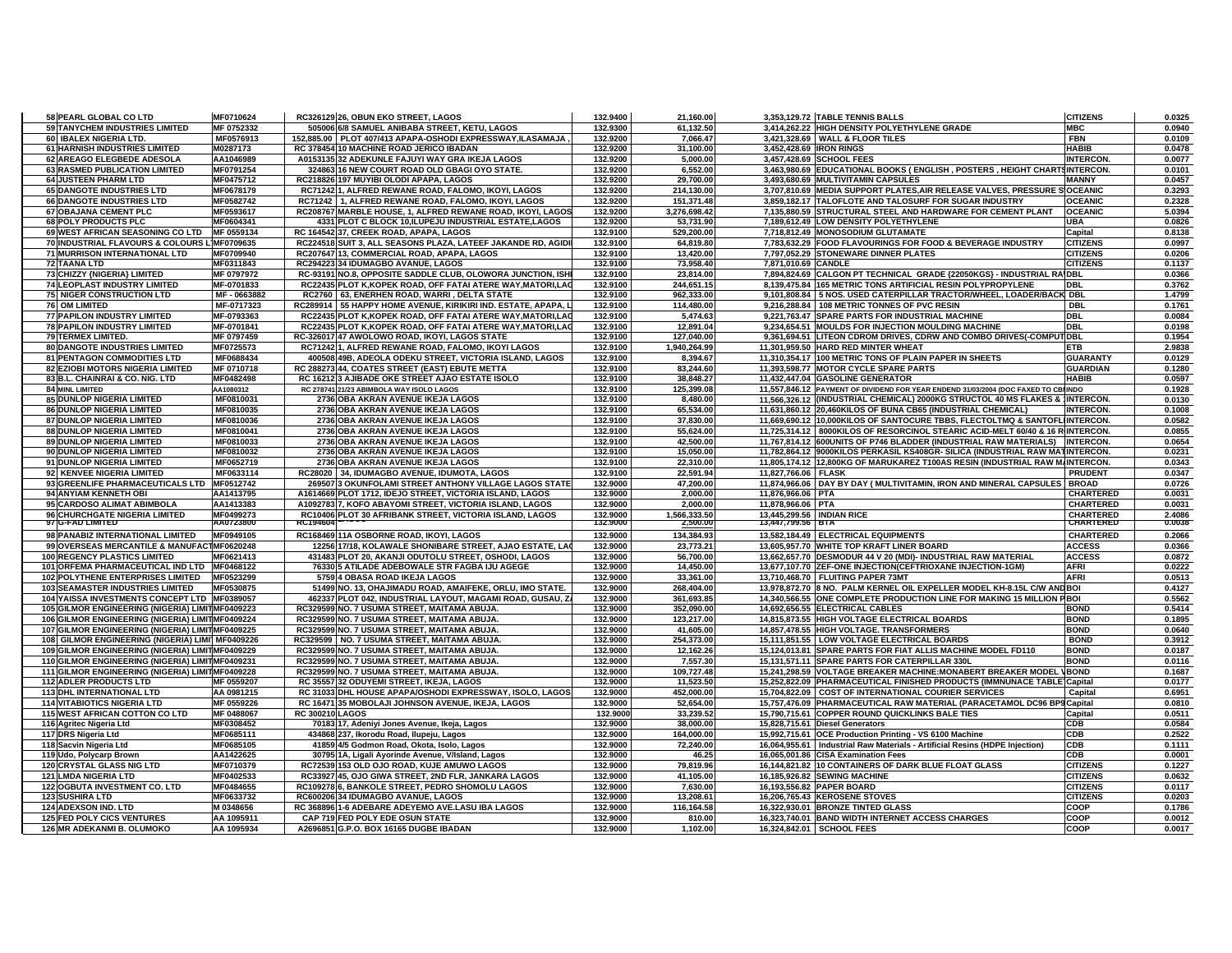| 127 SWORD SWEET CONFEC.IND                      | MF 0665257       | RC 29243 PLOT 6 OLUBADAN IND. EST. IFE RD IBADAN                          | 132.9000 | 167,315.00   |                          | 16,492,157.01 IND. CHEM. (ESSENTIAL OIL FOR IND. USE)                             | <b>COOP</b>      | 0.2573 |
|-------------------------------------------------|------------------|---------------------------------------------------------------------------|----------|--------------|--------------------------|-----------------------------------------------------------------------------------|------------------|--------|
| 128 BALOGUN DELE                                | AA1044976        | C431333 50 ADDIS ABABA CRES WUSE ZONE 4 ABUJA                             | 132.9000 | 31,477.02    |                          | 16,523,634.03 SCHOOL FEE PAYMENT FOR OLADELE BALOGUN                              | <b>DBL</b>       | 0.0484 |
| <b>129 EUNISELL LIMITED</b>                     | MF-0701972       | RC218607 PLOT 216 ETIM INYANG CRESCENT, VICTORIA ISLAND,LAG               | 132.9000 | 101,845.50   |                          | 16,625,479.53 ADDITIVES FOR LUBRICATING OIL- LZ3589D                              | <b>DBL</b>       | 0.1566 |
|                                                 | MF0714273        | RC 202768 38/40 BURMA ROAD APAPA, LAGOS STATE                             | 132.9000 |              |                          |                                                                                   | <b>DBL</b>       | 0.0489 |
| 130 FALMA ORGANICS LTD                          |                  |                                                                           |          | 31,771.20    |                          | 16,657,250.73 PHARMACEUTICAL PRODUCTS (COLTAB TABLET)                             |                  |        |
| 131 LI QINGSONG                                 | AA1045232        | GO5103276 NO. 66 MISSISSIPPI STREET, MAITAMA, ABUJA                       | 132.9000 | 4,288.94     |                          | 16,661,539.67 PERSONAL HOME REMITTANCE LI QINGSONG                                | <b>DBL</b>       | 0.0066 |
| 132 MATECO IND. (W/A) LTD                       | MF0793529        | RC235840 25 HERBERT MACAULAY STREET, EBUTE METTA (EAST) L                 | 132.9000 | 85,499.45    |                          | 16,747,039.12 44 TONS COLD ROLLED STEEL                                           | <b>DBL</b>       | 0.1315 |
| 133 N.N.FEMS INDUSTRIES LTD                     | MF0348299        | RC200095 9C-1 WEMPCO ROAD, OGBA IND. EST. OGBA, LAGOS STAT                | 132.9000 | 105,439.04   |                          | 16,852,478.16 PARAFFIN WAX, LANETTE WAX AO                                        | <b>DBL</b>       | 0.1621 |
| 134 PRIMA IMPEX NIGERIA LIMITED                 | MF 0793617       | RC215875 12, AKINWADE STREET, OPP. STRABAG CONSTRUCTION C                 | 132.9000 | 133,920.00   |                          | 16,986,398.16 144MT COLOURING MATTER - BLACK K1041                                | DBL              | 0.2059 |
| 135 PRIMA IMPEX NIGERIA LIMITED                 | MF 0793618       | RC215875   12, AKINWADE STREET, OPP. STRABAG CONSTRUCTION C               | 132.9000 | 87,660.00    |                          | 17,074,058.16 PLASTIC RAW MATERIALS: ARMY GREEN PC#106, BEIGE PC10                | ) DBL            | 0.1348 |
| 136 WAYNE WEST AFRICA LTD                       | MF0589056        | RC3020 20 CREEK ROAD, APAPA LAGOS STATE                                   | 132.9000 | 128,020.96   |                          | 17,202,079.12 NEW PETROLEUM PUMPS - 40 PCS.                                       | <b>DBL</b>       | 0.1969 |
| 137 DR OLADIMEJI ALO (MISS OLOLADE OLAA0967214  |                  | A1766176 FITC, 4 PARK LANE, APAPA LAGOS                                   | 132.9000 | 10,043.74    |                          | 17,212,122.86 SCHOOL FEES                                                         | ECO              | 0.0154 |
|                                                 |                  |                                                                           |          |              |                          |                                                                                   |                  |        |
| 138 UCHE SYLVA INTERNATIONAL LIMITED MF0790865  |                  | RC367850 5/7 OLAGBAIYE STREET, ILASAMAJA MUSHIN, LAGOS                    | 132.9000 | 104,625.00   |                          | 17,316,747.86 PLASTER OF PARIS                                                    | ECO              | 0.1609 |
| 139 UNILEVER NIGERIA PLC                        | BA050/2004210174 | RC113 1 BILLINGSWAY, OREGUN, LAGOS                                        | 132.9000 | 283,782.52   |                          | 17,600,530.38 BLUE BAND MARGARINE GOOD START                                      | ECO              | 0.4364 |
| <b>140 CORISON &amp; ASSOCITES LIMITED</b>      | MF0549196        | 62226 LAGOS.                                                              | 132.9000 | 236,500.00   | 17.837.030.38 MACHINE    |                                                                                   | <b>EQUIT</b>     | 0.3637 |
| <b>141 ELEGANZA INDUSTRIES LIMITED</b>          | MF707703         | 21074 PLOT 33, MOBOLAJI JOHNSON WAY, OREGUN INDUSTRIAL                    | 132.9000 | 29,400.00    |                          | 17,866,430.38 4,000,000 PCS OF 581B/10TC-ESI (BIRO TIPS), 2,000,000 PCS OF EQUITY |                  | 0.0452 |
| <b>142 ELEGANZA INDUSTRIES LIMITED</b>          | MF0645878        | 21074 PLOT 33, MOBOLAJI JOHNSON WAY, OREGUN INDUSTRIAL                    | 132.9000 | 16,281.72    |                          | 17,882,712.10 MACHINE SPARE PARTS FOR BIRO MAKING- CLAMPING JAW, NEQUITY          |                  | 0.0250 |
| <b>143 OBIKINGS INDUSTRIES LIMITED</b>          | MF0247599        | 602346 NO. 4, ST. PATRICK'S CHURCH ROAD, ALABA INT'L MARKE                | 132.9000 | 67,218.60    |                          | 17,949,930.70 FAN PARTS: FAN BLADE, FAN ROD, FAN FRONT & REAR GUAR EQUITY         |                  | 0.1034 |
| <b>144 OBIKINGS INDUSTRIES LIMITED</b>          | MF0193340        | 602346 NO. 4, ST. PATRICK'S CHURCH ROAD, ALABA INT'L MARKE                | 132.9000 | 58,587.50    |                          | 18,008,518.20 STABILIZER, T.V ANTENNA.                                            | <b>EQUITY</b>    | 0.0901 |
| <b>145 FIOGRET LIMITED</b>                      | MF0691910        | RC58704 55C ADEBISI OMOTOLA CLOSE, VICTORIA ISLAND LAGOS                  | 132.9000 | 303,450.00   | 18,311,968.20 FISH       |                                                                                   | ETB              | 0.4666 |
|                                                 |                  |                                                                           |          |              |                          |                                                                                   |                  |        |
| 146 HANN IMPEX                                  | MF0530235        | RC478944   1 RAB CLOSE, OFF RING ROAD, IBADAN                             | 132.9000 | 136,615.00   |                          | 18,448,583.20 ARTIFICIAL RESINS                                                   | <b>ETB</b>       | 0.2101 |
| <b>147 HEIGHT ACCESS NIGERIA LIMITED</b>        | MF0692198        | RC121629 75 DALBERTO AVENUE, PALMGROVE ESTATE                             | 132.9000 | 38,200.00    |                          | 18,486,783.20 ASD - 26-35 DAVITS CRADLE SUPPORT ALTA 50 CRADLE, CHENETB           |                  | 0.0587 |
| 148 KARESHMA INTERNATIONAL LIMITED MF0687820    |                  | RC27056 18, OBUN - EKO STREET, 2ND FLOOR FLAT 1, LAGOS.                   | 132.9000 | 14,534.80    |                          | 18,501,318.00 TOYS & DOLLS: VINYL FOOTBALL, POLICE CAR, AIR RIDER                 | <b>ETB</b>       | 0.0224 |
| <b>149 MEDFOD NIGERIA LIMITED</b>               | MF0687691        | RC287786 67 ERIC MANUEL CRESCENT, OFF BODE THOMAS SURULER                 | 132.9000 | 33.100.00    |                          | 18,534,418.00 SULPHAMETHOXAZOLE (BULK DRUGS)                                      | <b>ETB</b>       | 0.0509 |
| <b>150 SOFT SOLUTION LIMITED</b>                | AA1115459        | RC244433 5, ALHAJI TOKAN STREET, ALAKA ESTATE SURULERE LAG                | 132.9000 | 40,836.28    |                          | 18,575,254.28 SOFTWARE LICENSSE                                                   | ETB              | 0.0628 |
| <b>151 GMT NIGERIA LIMITED</b>                  | MF0795664        | 333700 14 GERARD ROAD IKOYI LAGOS                                         | 132.9000 | 19,851.49    |                          | 18,595,105.77 GLUE FOR CARTONS AND LABELS -NATIONAL ETIMET (CHEMI FBN             |                  | 0.0305 |
| <b>152 GMT NIGERIA LIMITED</b>                  | MF0654095        | 333700 14 GERARD ROAD IKOYI LAGOS                                         | 132.9000 | 1,420,698.32 |                          | 20,015,804.09 INSTANT FULL CREAM POWDERED MILK PEAK 24*400G TINS                  | <b>FBN</b>       | 2.1846 |
|                                                 |                  |                                                                           |          |              |                          |                                                                                   |                  |        |
| <b>153 GMT NIGERIA LIMITED</b>                  | MF0795659        | 333700 14 GERARD ROAD IKOYI LAGOS                                         | 132.9000 | 573,000.87   |                          | 20,588,804.96 PEAK GROWING UP 1-2-3 MILK                                          | FBN              | 0.8811 |
| <b>154 KEWALRAM NIG LTD</b>                     | MF0479330        | 1433 8A KARIMU KOTUN ST. VI                                               | 132.9000 | 8,599.80     |                          | 20,597,404.76 MITSUBISHI VEHICLES                                                 | <b>FBN</b>       | 0.0132 |
| 155 R.A. ABASS & BROS NIG.LTD.                  | MF0521866        | 376044 34 ADENIJI ADELE ROAD, LAGOS                                       | 132.9000 | 7,029.00     |                          | 20,604,433.76   KEROSENE STOVE & STEEL BALL BICYCLE SPARE PARTS                   | <b>FBN</b>       | 0.0108 |
| <b>156 WEST AFRICA MILK COMPANY PLC</b>         | MF0795694        | 11330 PLOT 7B, ACME RD, OGBA                                              | 132.9000 | 352,368.00   |                          | 20,956,801.76 VALIO SKIMMED MILK POWDER HHHS +                                    | <b>FBN</b>       | 0.5418 |
| <b>157 DUNLOP NIGERIA PLC</b>                   | MF 0628257       | 2736 OBA AKRAN AVENUE, IKEJA, LAGOS                                       | 132.9000 | 22,141.68    |                          | 20,978,943.44 INDUSTRIAL SPARE PARTS(TOP SIDEWALL PLATE, T-BAR                    | <b>FBNMB</b>     | 0.0340 |
| 158 F.A ONWUACHU ENTERPRISES LIMITEIMF 0662205  |                  | 66677 21 MODEBE AVENUE, ONITSHA, ANAMBRA -STATE                           | 132.9000 | 26,775.00    |                          | 21,005,718.44 PRINTED PILFER PROOF CAPS FITTED WITH EP LINERS                     | <b>FBNMB</b>     | 0.0412 |
| 159 FAS AGRO INDUSTRIAL CO. LTD                 | MF 0604560       | 83458 15A BURMA ROAD, APAPA, LAGOS                                        | 132.9000 | 118,800.00   |                          | 21,124,518.44 99 M/TONS OF POLYPROPYLENE                                          | <b>FBNMB</b>     | 0.1827 |
| <b>160 FISHWAY LIMITED</b>                      | MF 0662073       | 349788 116 CAMEROUN ROAD, LAGOS                                           | 132.9000 | 409,500.00   |                          | 21,534,018.44 4000 BAGS OF ASSORTED DRIED FISH HEADS AND FISH BONE! FBNMB         |                  | 0.6297 |
|                                                 |                  |                                                                           |          |              |                          |                                                                                   |                  |        |
| <b>161 FISHWAY LIMITED</b>                      | MF 0662070       | 349788 116 CAMEROUN ROAD, LAGOS                                           | 132.9000 | 135,000.00   |                          | 21,669,018.44 900 BALES OF SPLITTED STOCKFISH                                     | <b>FBNMB</b>     | 0.2076 |
| 162 INDUSTRIAL METAL PROCESSING CO LMF 0662365  |                  | 82839 METAL HOUSE, PLOT 6 COCOA INDUSTRIES ROAD, OGBA                     | 132.9000 | 218,869.85   |                          | 21,887,888.29 STEEL (SQUARE BARS IN COMMERCIAL QUALITY)                           | <b>FBNMB</b>     | 0.3366 |
| <b>163 AQUILLA VENTURES LIMITED</b>             | MF0457474        | RC113194 9, OKOYA STREET, LAGOS ISLAND                                    | 132.9000 | 14,325.00    |                          | 21,902,213.29 WALL CLOCKS AND TABLE CLOCKS                                        | <b>FCMB</b>      | 0.0220 |
| <b>164 LIFE FLOUR MILLS LIMITED</b>             | MF0615609        | RC8331 10A ADETOKUNBO ADEMOLA STREET, VICTORIA ISLAND                     | 132.9000 | 1,613,572.00 |                          | 23,515,785.29 6700MT HARD RED WINTER WHEAT                                        | <b>FCMB</b>      | 2.4812 |
| <b>165 BALMORAL INDUSTRIES</b>                  | MF0688474        | 238124 AIICO PLAZA 2ND FLOOR, PLOT PC 12, AFRIBANK STREET                 | 132.9000 | 20,439.16    |                          | 23,536,224.45 GLYCEROL MONOSTEARATE SE                                            | <b>GUARANTY</b>  | 0.0314 |
| 166 FUNTAJ INTERNATIONAL SCHOOL                 | AA1277421        | 418248 PLOT 474, NELSON MANDELA STREET, ASOKORO, ABUJA                    | 132.9000 | 7,488.44     |                          | 23,543,712.89 SCHOOL FEES REMITTANCE                                              | <b>GUARANTY</b>  | 0.0115 |
| <b>167 GLASSFORCE LIMITED</b>                   | MF0689591        | 424859 PLOT 4A, SAPARA WILLIAMS CLOSE, VICTORIA ISLAND, LA                | 132.9000 | 54,457.08    |                          | 23,598,169.97 GLASS MANUFACTURING EQUIPMENTS                                      | <b>GUARANTY</b>  | 0.0837 |
|                                                 |                  | 480978 89A, AJOSE ADEOGUN STREET, VICTORIA ISLAND, LAGOS                  | 132.9000 | 359,578.00   |                          | 23,957,747.97 COMPUTER PERIPHERAL FOR FEDERAL GOVT. OF NIGERIA                    | <b>GUARANTY</b>  | 0.5529 |
| 168 IRIS SMART TECHNOLOGIES LIMITED   MF0165638 |                  |                                                                           |          |              |                          |                                                                                   |                  |        |
| 169 NIGERIA ENGINEERING WORKS LIMITE MF0786277  |                  | 3841 PLOT 49, TRANS AMADI INDUSTRIAL LAYOUT, PORT HARC                    | 132.9000 | 160,325.00   |                          | 24,118,072.97 CKD COMPONENTS FOR WINDOW TYPE AIR CONDITIONERS                     | <b>GUARANTY</b>  | 0.2465 |
| 170 NORTHERN NIGERIA FLOUR MILLS PLI MF0336913  |                  | 9,409.00 15, MAIMALARI ROAD, BOMPAI IND. ESTATE, KANO STATE               | 132.9000 | 999,999.95   |                          | 25,118,072.92 4,698.144 MT. TONNE OF U.S. NO. HARD RED WINTER WHEAT               | <b>GUARANTY</b>  | 1.5377 |
| 171 RIVERS VEGETABLE OIL COMPANY LIN MF0690364  |                  | 11306 PLOT 80, TRANS AMADI INDUSTRIAL LAYOUT, PORT HARCOURT, RIVERS STATE | 132.9000 | 95,744.00    |                          | 25,213,816.92 299.2 MT CAUSTIC SODA                                               | <b>GUARANTY</b>  | 0.1472 |
| <b>172 RMC CONSULTING LIMITED</b>               | AA1291471        | 223046 13, TOWN PLANNING WAY, ILUPEJU, LAGOS                              | 132.9000 | 2,804.00     |                          | 25,216,620.92 SUBSCRIPTION FOR SINGLE COPIES OF BOOKS                             | <b>GUARANTY</b>  | 0.0043 |
| <b>173 STAR CHIMIE LTD</b>                      | MF0770748        | 95110 36, MORISON CRESCENT, OREGUN INDUSTRIAL ESTATE, IM                  | 132.9000 | 49,050.40    |                          | 25,265,671.32 METHANOL, TOLUENE                                                   | <b>GUARANTY</b>  | 0.0754 |
| 174 UNIVERSAL GASES LIMITED                     | MF0688475        | 166303 KM 1, IJOKO ROAD, SANGO OTTA, OGUN STATE                           | 132.9000 | 17,637.26    |                          | 25,283,308.58 LIQUID ARGON                                                        | <b>GUARANTY</b>  | 0.0271 |
|                                                 |                  |                                                                           |          |              |                          |                                                                                   |                  |        |
| <b>175 SPANPHARM NIGERIA LIMITED</b>            | MF 0788327       | RC 104472 49A OGUNDANA STREET OFF ALLEN AVENUE, IKEJA LAGO                | 132.9000 | 24,450.40    |                          | 25,307,758.98 DISPOSABLE GLOVES, SURGICAL BLADES, ANEROID SPHYGM GUARDIAN         |                  | 0.0376 |
| 176 BINCOL ENT. NIG LTD.                        | MF0727272        | RC 306622 PLOT 5 KUDIRAT ABIOLA WAY OREGUN IKEJA                          | 132.9000 | 61,440.00    | 25,369,198.98 ACETONE    |                                                                                   | <b>HABIB</b>     | 0.0945 |
| 177 CONSOLIDATED FOODS &                        | MF0711423        | RC 256007 4 COMMERCIAL ROAD APAPA LAGOS                                   | 132.9000 | 99,750.00    |                          | 25,468,948.98 MONOSODIUM GLUTAMATE                                                | <b>HABIB</b>     | 0.1534 |
| 178 CONSOLIDATED FOODS & BEVERAGESMF0711415     |                  | RC 256007 4 COMMERCIAL ROAD APAPA LAGOS                                   | 132.9000 | 95,175.00    |                          | 25,564,123.98 MONOGLYCERYL PALMITATE                                              | <b>HABIB</b>     | 0.1464 |
| 179 DOYIN PHARMACEUTICALS NIGERIA LIMF0711422   |                  | RC 124688 4 COMMERCIAL ROAD APAPA LAGOS                                   | 132.9000 | 82.000.00    |                          | 25.646.123.98 CORN STARCHE                                                        | <b>HABIB</b>     | 0.1261 |
| 180 DOYIN PHARMACEUTICALS NIGERIA L1MF0711424   |                  | RC 124688 4 COMMERCIAL ROAD APAPA LAGOS                                   | 132.9000 | 25,800.00    | 25,671,923.98 VITAMIN B2 |                                                                                   | HABIB            | 0.0397 |
| 181 FIRST ALUMINIUM NIGERIA PLC                 | MF0575139        | 2288 2, AKILO STREET, OGBA, IKEJA, LAGOS                                  | 132.9000 | 244,000.00   |                          | 25,915,923.98 RAW MATERIALS FOR INDUSTRIAL USE: 100 METRIC TONS ROIIBTC           |                  | 0.3752 |
|                                                 |                  |                                                                           |          |              |                          |                                                                                   |                  |        |
| 182 OLOKUN (PISCES) LTD                         | MF0530629        | RC 273694 PLOT C OBA GANIYU ADESANYA WAY EBUTTE META LAGOS                | 132.9000 | 119,048.00   |                          | 26,034,971.98 STEEL HULLED SHRIMPING/ FISHING VESSEL                              | <b>INDO</b>      | 0.1831 |
| 183 Italco The Builder Nig. Ltd                 | MF0064056        | RC476437 8 Canteen Road, Gusau Zamfara State                              | 132.9000 | 18,357.00    |                          | 26,053,328.98 Second Hand Tipper Man 33361 DF 6x4                                 | Int. Trust       | 0.0282 |
| 184 Nasir Mohammed Bako                         | AA1022052        | F0024521 1110 Adetokunbo Ademola Crescent Wuse II                         | 132.9000 | 5,508.00     |                          | 26,058,836.98 Tuition And Fees                                                    | Int. Trust       | 0.0085 |
| 185 S AND Q VENTURES                            | MF0644806        | 899581 212A MURI OKUNOLA STREET VICTORIA ISLAND, LAGOS                    | 132.9000 | 12,155.00    |                          | 26,070,991.98 54,000KG OF MEASURING TAOE, WEIGHING SCALE AND HAND INTERCON        |                  | 0.0187 |
| <b>186 AWUTOLO W.A LIMITED</b>                  | MF0323416        | 23373 45A IGA IDUNGARAN STREET IDUMOTA LAGOS                              | 132.9000 | 22,935.00    |                          | 26,093,926.98 1,100CTNS OF WOODEN RULER-PR3002                                    | <b>INTERCON.</b> | 0.0353 |
| <b>187 CGC NIGERIA LIMITED</b>                  | MF0791809        | 210299 CGC CAMP NNAMDI AZIKIWE WAY, KUDENDA INDUSTRIAL                    | 132.9000 | 83,280.00    |                          | 26,177,206.98 2 UNITS OF SAVALCO HS 380 AGGREGATE SPREADERS                       | <b>INTERCON.</b> | 0.1281 |
| <b>188 CRYSTAL INTERNATIONAL LIMITED</b>        | MF0735037        | 390703 81 IKORODU ROAD LAGOS NIGERIA                                      | 132.9000 | 20,069.60    |                          | 26,197,276.58 552.00MT OF CAMEL BRAND J.K WHITE CEMENT                            | <b>INTERCON.</b> | 0.0309 |
| <b>189 GALVANIZING INDUSTRIES LIMITED</b>       | MF0735296        | 2858 PLOT 78, OBA AKRAN AVENUE IKEJA INDUSTRIAL ESTATE                    | 132.9000 | 455,000.00   |                          | 26,652,276.58 500MT COLD ROLLED STEEL SHEETS                                      | <b>INTERCON.</b> | 0.6997 |
|                                                 |                  |                                                                           |          |              |                          |                                                                                   |                  |        |
| 190 IBEANU BROTHERS & CO LTD.                   | MF0735426        | 12954 H77 ALABA INTERNATIONAL MARKET OJO LAGOS                            | 132.9000 | 17,962.00    |                          | 26,670,238.58 131 SETS OF ALBA CHEST FREEZERS                                     | <b>INTERCON.</b> | 0.0276 |
| 191 S AND Q VENTURES                            | MF0736007        | 899581 212A MURI OKUNOLA STREET VICTORIA ISLAND , LAGOS                   | 132.9000 | 8.794.00     |                          | 26.679.032.58 60.000KGS AUTO HEAD LAMP LIGHT GLASS                                | <b>INTERCON.</b> | 0.0135 |
| <b>192 TODSEN ENTERPRISES LIMITED</b>           | MF0571601        | 70215 4 EDO EZEMEWI ROAD NNEWI ANAMBRA STATE                              | 132.9000 | 102,650.00   |                          | 26,781,682.58 48,000 UNITS OF HELMET & 500 PCS OF TYRES                           | <b>INTERCON.</b> | 0.1578 |
| <b>193 INNOSON NIGERIA LTD</b>                  | MF 0500571       | RC96761 NO 20 NEW MARKET ROAD NNEWI                                       | 132.9000 | 350,940.00   |                          | 27,132,622.58 MOTORCYCLE COMPONENTS & SPARE PARTS                                 | <b>LION</b>      | 0.5396 |
| 194 ES-AY HOLDINGS LIMITED                      | MF 0450138       | RC 90574 ADEBOLA HOUSE, 40 OPEBI ROAD IKEJA LAGOS                         | 132.9000 | 97,750.00    |                          | 27,230,372.58 RAW MATERIALS -INDUSTRIAL PRINTING PAPERS                           | <b>MAGNUM</b>    | 0.1503 |
| 195 IMPERIAL BOND (NIG) LIMITED                 | MF 0635783       | RC 234384 BLK 7 SHOP 5\$&6 IST FLOOR AGRIC MRK ORILE LAGOS                | 132.9000 | 29,982.20    |                          | 27,260,354.78 UNGLAZED CERAMIC TILES                                              | <b>MAGNUM</b>    | 0.0461 |
|                                                 |                  |                                                                           |          |              |                          |                                                                                   |                  |        |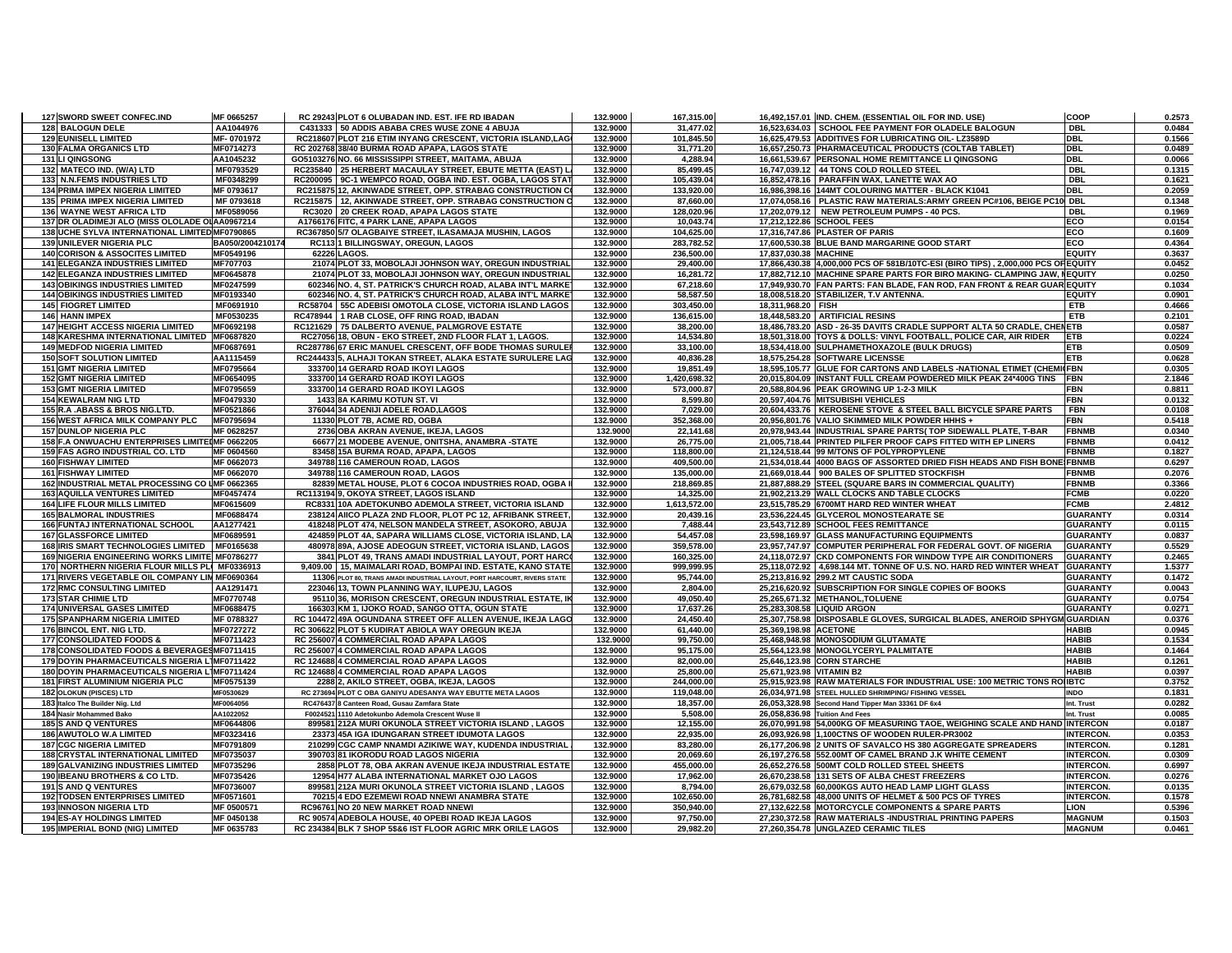| 196 WEST AFRICAN GLASS INDUSTRY PLC MF 0673674 |                         | RC 10049 134 TRANS-AMADI IND.LAYOUT PORT- HARCOURT                                                         | 132.9000 | 8.634.86                  |                           | 27,268,989.64 EQUIPMENT FOR GLASS MACHINERY                                     | <b>MAGNUM</b>      | 0.0133            |
|------------------------------------------------|-------------------------|------------------------------------------------------------------------------------------------------------|----------|---------------------------|---------------------------|---------------------------------------------------------------------------------|--------------------|-------------------|
| <b>197 CHI-CHIMEC INTERNATIONAL</b>            | MF0228929               | RC350948 D.S. 6 M/MOHD WAY OPP BATA STORE, KANO                                                            | 132.9000 | 18,500.00                 |                           | 27,287,489.64 AUTOMATIC LIQUID PACKING MACHINE                                  | <b>MANNY</b>       | 0.0284            |
| <b>198 CONSTRUMAT NIGERIA LIMITED</b>          | MF 0651519              | 36779 KM5, APAPA-OSHODI EXPRESSWAY, LAGOS                                                                  | 132.9000 | 58,521.33                 | 27,346,010.97 FLOOR TILES |                                                                                 | <b>MBC</b>         | 0.0900            |
| <b>199 CONSTRUMAT NIGERIA LIMITED</b>          | MF 0651154              | 36779 KM5, APAPA-OSHODI EXPRESSWAY, LAGOS                                                                  | 132.9000 | 23,002.93                 | 27,369,013.90 WALL TILES  |                                                                                 | <b>MBC</b>         | 0.0354            |
| 200 FEW NIGERIA LIMITED                        | MF 0752748              | 441842 PLOT 2054, NDOLA SQUARE, WUSE ZONE 5, ABUJA                                                         | 132.9000 | 81,167.00                 |                           | 27,450,180.90 DRILLING ACCESSORIES AND TOOLS                                    | <b>MBC</b>         | 0.1248            |
| 201 TRIACTA NIGERIA LIMITED                    | MF 0752830              | 108553 139, MURTALA MOHAMMED WAY, KANO                                                                     | 132.9000 | 78,668.01                 |                           | 27,528,848.91   HAND TRACK TRACTOR                                              | <b>MBC</b>         | 0.1210            |
| 202 TRIACTA NIGERIA LIMITED                    | MF 0752833              | 108553 139, MURTALA MOHAMMED WAY, KANO                                                                     | 132.9000 | 51,450.93                 |                           | 27,580,299.84 WHEEL LOADER                                                      | <b>MBC</b>         | 0.0791            |
| 203 TRIACTA NIGERIA LIMITED                    | MF 0752832              | 108553 139, MURTALA MOHAMMED WAY, KANO                                                                     | 132.9000 | 55,262.11                 |                           | 27,635,561.95 EXCAVATOR CATERPILLAR                                             | <b>MBC</b>         | 0.0850            |
| <b>204 TRIACTA NIGERIA LIMITED</b>             | MF 0752831              | 108553 139. MURTALA MOHAMMED WAY, KANO                                                                     | 132.9000 | 101,180.26                | 27.736.742.21 TRACTORS    |                                                                                 | <b>MBC</b>         | 0.1556            |
| 205 BOULOS ENTERPRISES LIMITED                 | MF0315763               | 3763 PLOT 10, BLOCK D ACME ROAD, OGBA INDUSTRIAL SCHEM                                                     | 132.9000 | 415,200.00                |                           | 28,151,942.21 1200 SETS OF JINCHENG MOTORCYCLE IN CKD MODEL AX100 N.I.B         |                    | 0.6385            |
| 206 LEVENTIS MOTORS LTD                        | MF0737495               | 1654 2, WHARF ROAD, APAPA LAGOS                                                                            | 132.9000 | 15,931.30                 |                           | 28,167,873.51 COMPONENT PART FOR COMMERCIAL VEHICLE (NEW)                       | N.I.B              | 0.0245            |
| 207 NESTLE' NIGERIA PLC                        | MF0606030               | 6540 22-24, INDUSTRIAL AVENUE, ILUPEJU IKEJA LAGOS.                                                        | 132.9000 | 468.375.41                |                           | 28.636.248.92 MODULE INTEGRAL                                                   | N.I.B              | 0.7202            |
| 208 NESTLE' NIGERIA PLC                        | MF0606164               | 6,540.00 22-24, INDUSTRIAL AVENUE, ILUPEJU IKEJA LAGOS.                                                    | 132.9000 | 312,144.01                |                           | 28,948,392.93 FAIRLY USED S90 RS35/28 WITH HUSKY MACHINE                        | N.I.B              | 0.4800            |
| 209 VEEKAY INVESTMENT LTD                      | MF 0392214              | RC 51171 26, OBUN-EKO STREET, IDUMOTA, LAGOS                                                               | 132.9000 | 55,546.15                 |                           | 29,003,939.08 IPORTATION OF STOCK LOT OF STONEWARE DINNER PLATES                | <b>NAL</b>         | 0.0854            |
| 210 Nigerian-German Chemicals Plc              | MF0654763               | RC3677 Plot 114, Oba Akran Avenue, Ikeja, Lagos                                                            | 132.9000 | 22,507.50                 |                           | 29,026,446.58 Caps for Parzolone Bottles                                        | <b>NAMBL</b>       | 0.0346            |
| 211 ALSAFA INTERNATIONAL LTD.                  | MF0185268               | RC 249533 20 INDEPENDENCE WAY KADUNA                                                                       | 132.9000 | 196,331.96                |                           | 29,222,778.54 NISSAN PICK UP (14 UNITS)                                         | <b>NUB INT'L</b>   | 0.3019            |
| 212 CROWN TISSUE MILL LTD                      | MF0577727               | RC138814 KM 36 LAGOS ABOKUTA EXPRESSWAY AMJE ALAKUKO LA                                                    | 132.9000 | 39,402.00                 |                           | 29,262,180.54 BLEACHED EUCALYPTUS PULP                                          | <b>PACIFIC</b>     | 0.0606            |
| 213 SHIELD PETROLEUM CO. NIG LTD               | MF0577596               | RC 324876 27-29 ADEYEMO ALAKIJA STREET VICTORIA ISLAND LAGO                                                | 132.9000 | 743.473.08                |                           | 30.005.653.62 3.500.000 BULK BITUMEN = PETROLEUM PRODUCT                        | <b>PACIFIC</b>     | 1.1433            |
| 214 EAUXWELL NIGERIA LTD                       | MF0599051               | 97943 123 JOEL OGUNAIKE STREET GRA IKEJA                                                                   | 132.9000 | 231,258.00                |                           | 30,236,911.62 2X40 FT CONTAINERS OF JOHNSON CENTRIFUGE FILTERS FORPLATINUM      |                    | 0.3556            |
| 215 OBI AGROCHEMICALS CO.LTD                   | MF0528966               | 254840 SHOP A14 SABON GARI MARKET KANO                                                                     | 132.9000 | 84,240.00                 |                           | 30,321,151.62 2X20 FT CONTAINER OF SINOVAP 1000EC AGRICULTURAL CHEPLATINUM      |                    | 0.1295            |
| 216 PLATINUM BANK LIMITED                      | AA1299575               | 125478 PLOT 707 ADEOLA HOPEWELL STREET, VICTORIA ISLAND                                                    | 132.9000 | 1,278.00                  | 30,322,429.62 TUITION     |                                                                                 | <b>PLATINUM</b>    | 0.0020            |
| 217 AKINYELE ELLIOT                            | AA1062808               | A2373296 SUITE 37, OGBA SHOPPING ARCADE, OGBA, LAGOS                                                       | 132.9000 | 2,000.00                  | 30,324,429.62 PTA         |                                                                                 | <b>PRUDENT</b>     | 0.0031            |
| 218 BMS INTERNATIONAL RESOURCES LTIMF0802348   |                         | RC402193 387, AGEGE MOTOR ROAD, MUSHIN, LAGOS                                                              | 132.9000 | 9,230.00                  |                           | 30,333,659.62 FLAVOURS (ODORIFEROUS MIXTURES)                                   | <b>PRUDENT</b>     | 0.0142            |
| 219 ONIC INDUSTRIES LTD                        | MF0799312               | RC243241 ZONE 5, NO. 32 MOTORCYCLE PARTS NNEWI, ANAMBRA                                                    | 132.9000 | 100,000.00                |                           | 30,433,659.62 USED MOTORCYCLES                                                  | <b>PRUDENT</b>     | 0.1538            |
| 220 PRUDENT BANK PLC                           | AA1062810               | RC142191 PLOT 708/709, ADEOLA HOPEWELL STREET, VICTORIA                                                    | 132.9000 | 3,600.00                  |                           | 30,437,259.62 INTERNET LINK SERVICE                                             | <b>PRUDENT</b>     | 0.0055            |
| 221 POWERMAX NIGERIA LTD                       | MF0769554               | RC497313 9 TURTON STREET, SABO YABA, LAGOS                                                                 | 132.9000 | 65,296.00                 |                           | 30,502,555.62 PAYMENT FOR AGRICULTURAL MACHINERY WATER PUMP ANISTB              |                    | 0.1004            |
| <b>222 ZEMANO NIGERIA LTD</b>                  | MF0769780               | RC125904 BLK B12. LAGOS STATE SMALL SCALE IND EST MUSHIN.                                                  | 132.9000 | 101,786.50                |                           | 30.604.342.12 PAYT ROR ONE RECONDITIONED 1979 SORD Z. LITHOGRAPHICSTB           |                    | 0.1565            |
| 223 GNLD INTERNATIONAL LIMITED                 | MF0193293               | RC363844 12 CHIEF OLU OSHUNKEYE CRESCSENT GBAGADA INDUST                                                   | 132.9000 | 15,046.90                 |                           | 30,619,389.02 PAYMENT FOR SUPPLY OF PROTEIN POWDER                              | STD. CHART.        | 0.0231            |
| <b>224 GNLD INTERNATIONAL LIMITED</b>          | MF0730270               | RC363844 12 CHIEF OLU OSHUNKEYE CRESCSENT GBAGADA INDUST                                                   | 132.9000 | 284,274.79                |                           | 30,903,663.81   PAYMENT FOR VITAMIN C, OMEGA -3 FORMULAR V PLUS NUTRSTD. CHART. |                    | 0.4371            |
| 225 GNLD INTERNATIONAL LIMITED                 | MF 0578424              | RC363844 12 CHIEF OLU OSHUNKEYE CRESCSENT GBAGADA INDUST                                                   | 132.9000 | 61,781.97                 |                           | 30.965.445.78 GARLIC ALLIUM COMPLEX                                             | STD. CHART.        | 0.0950            |
| 226 HONEYWELL FLOUR MILLS                      | MF0635917               | 55,495.00 2ND GATE TINCAN ISLAND PORT, APAPA                                                               | 132.9000 | 1,200,000.00              |                           | 32,165,445.78   IMPORTATION OF US NO.2 OR BETTER HARD RED WINTER WH STD. CHART. |                    | 1.8453            |
| <b>227 IPCA</b>                                | MF0573283               | 436506 17, OSOLO WAY, AJAO ESTATE, ISOLO                                                                   | 132.9000 | 22,500.00                 |                           | 32,187,945.78 PHARMACEUTICAL FORMULATIONS - SULFAMETHOXAZOLE BISTD. CHART.      |                    | 0.0346            |
| 228 NAMITECH WEST AFRICA LIMITED               | MF0792637               | 601814 1, ILUPEJU BYE PASS, ILUPEJU                                                                        | 132.9000 | 129,675.00                |                           | 32,317,620.78 IMPORTATION OF PAPER PRINT KOTE ADVANTAGE( PAPER BOSTD. CHART.    |                    | 0.1994            |
| 229 NAMPAK NIGERIA PLC                         | MF0672719               | 2073 3-7, METAL BOX ROAD, OGBA INDUSTRIAL ESTATE                                                           | 132.9000 | 23,705.00                 |                           | 32,341,325.78 IMPORTATION OF PRINTING BLANKET (INDUSTRIAL RAW MATESTD. CHART.   |                    | 0.0365            |
| 230 REDINGTON NIGERIA LIMITED                  | MF0792450               | 463227 122-132 OSHODI-APAPA EXPRESSWAY, ISOLO                                                              | 132.9000 | 178,918.54                |                           | 32,520,244.32 IMPORTATION OF COMPUTER PARTS AND ACCESSORIES                     | <b>STD. CHART.</b> | 0.2751            |
| 231 RX CHEMICALS                               | MF 0440296              | 444250 225, APAPA ROAD, IGANMU                                                                             | 132.9000 | 2,838.66                  |                           | 32,523,082.98 AZAR BRAND OF PAINTS AND LACQUERS                                 | STD. CHART.        | 0.0044            |
| 232 SALENAB                                    | MF 0578022              | 57816 25, CREEK ROAD APAPA                                                                                 | 132.9000 | 59,616.00                 |                           | 32,582,698.98 MEDICAL ITEMS - LIFESCAN ONE TOUCH SYSTEM AND TEST S1STD. CHART.  |                    | 0.0917            |
| 233 LE GLOBAL OILFIELD SERVICES                | MF 0761006              | RC 218795 1, PRINCE KAYODE AKINGBADE CLOSE, VICTORIA ISLAND                                                | 132.9000 | 2,233,223.30              |                           | 34.815.922.28 COMMERCIAL BUTANE                                                 | <b>TRANS</b>       | 3.4341            |
| 234 AKRON NIGERIA LIMITED                      | M0294284                | RC 5656 AKRON HOUSE 86, ALLEN AVENUE IKEJA LAGOS                                                           | 132.9000 | 32,310.00                 |                           | 34,848,232.28 6240 MILEX MILK POWDER                                            | <b>TRUST</b>       | 0.0497            |
| 235 PRIMA IMPEX (NIG) LIMITED                  | MF0661067               | RC 215875 12 AKINWANDE STREET ALABA COKER LAGOS                                                            | 132.9000 | 95,408.00                 |                           | 34,943,640.28 RAW MATERIAL FOR PLASTIC: LOW DENSITY POLYTHYLENE (TRUST          |                    | 0.1467            |
| 236 PRIMA IMPEX (NIG) LIMITED                  | MF0661070               | RC 215875 12 AKINWANDE STREET ALABA COKER LAGOS                                                            | 132.9000 | 99,120.00                 |                           | 35,042,760.28 GRADE PB270 88.50MT                                               | TRUST              | 0.1524            |
| 237 PRIMA IMPEX (NIG) LIMITED                  | MF0661071               | RC 215875 12 AKINWANDE STREET ALABA COKER LAGOS                                                            | 132.9000 | 98,040.00                 |                           | 35,140,800.28 POLYPROPYLENE GRADE M1600 86.00MT: RAW MATERIAL FO TRUST          |                    | 0.1508            |
| 238 PRIMA IMPEX (NIG) LIMITED                  | MF0661069               | RC 215875 12 AKINWANDE STREET ALABA COKER LAGOS                                                            | 132.9000 | 200,010.00                |                           | 35,340,810.28 HIGH DENSITY POLETHYLENE GRADE PF150 177.00MT : PLASTIRUST        |                    | 0.3076            |
| 239 PRIMA IMPEX (NIG) LIMITED                  | MF0661050               | RC 215875 12 AKINWANDE STREET ALABA COKER LAGOS                                                            | 132.9000 | 272,025.79                |                           | 35,612,836.07 LOW DENSITY POLYTHYLENE GRADE BF511 178.00 MT: PLAS TRUST         |                    | 0.4183            |
| 240 PRIMA IMPEX (NIG) LIMITED                  | MF0661049               | RC 215875 12 AKINWANDE STREET ALABA COKER LAGOS                                                            | 132.9000 | 227,504.57                |                           | 35,840,340.64 PLASTIC RAW MATERIAL: HIGH DENSITY POLYTHYLENE GRAD TRUST         |                    | 0.3498            |
| 241 PRIMA IMPEX (NIG) LIMITED                  | MF0661104               | RC 215875 12 AKINWANDE STREET ALABA COKER LAGOS                                                            | 132.9000 | 127, 152. 75              |                           | 35,967,493.39 RAW MATERIAL FOR PLASTIC: POLY PROPYLENE (ARTIFICIAL TRUST        |                    | 0.1955            |
| <b>242 AIR LIQUIDE NIGERIA PLC</b>             | MF0675718               | 2078 104/106 LADIPO STREET, MUSHIN LAGOS                                                                   | 132.9000 | 18,752.19                 |                           | 35,986,245.58 500 PCS NITROGEN, 500 PCS CO2 AND 1,000 PCS ACETYLENE (UBA        |                    | 0.0288            |
| 243 AIR LIQUIDE NIGERIA PLC                    | MF0675717               | 2078 104/106 LADIPO STREET, MUSHIN LAGOS                                                                   | 132.9000 | 64,270.44                 |                           | 36,050,516.02 1 UNIT ARGON AND ARGON / CO2 ANALYSER                             | UBA                | 0.0988            |
| 244 AIR LIQUIDE NIGERIA PLC                    | MF0675719               | 2078 104/106 LADIPO STREET, MUSHIN LAGOS                                                                   | 132.9000 | 33,223.67                 |                           | 36,083,739.69 12,000 M3 ARGON REFRIGERATED LIQUID IN 1 X 20' TANK CON UBA       |                    | 0.0511            |
| 245 COMPAGNIE INDUSTRIELLE ET COMMEMF0798383   |                         | 480642 35/39 CREEK ROAD, APAPA, LAGOS.                                                                     | 132.9000 | 985,107.86                |                           | 37,068,847.55 CHINESE HORSE AND CHINESE PACIFIC MACKEREL FISH.                  | UBA                | 1.5148            |
| 246 EMECKO INTERNATIONAL COMPANY NMF0603294    |                         | 686076 5 WESTERN AVENUE, OJUELEGBA, LAGOS.                                                                 | 132.9000 | 82,211.55                 |                           | 37,151,059.10 MUSICAL INSTRUMENTS                                               | <b>UBA</b>         | 0.1264            |
| <b>247 INNOSON NIGERIA LIMITED</b>             | MF0272408               | 96761 NO 20, NEW MARKET ROAD, NNEWI, ANAMBRA STATE.                                                        | 132.9000 | 63,800.00                 |                           | 37,214,859.10 MOTORCYCLE IN CKD CONDITION                                       | <b>UBA</b>         | 0.0981            |
| 248 NIGERIA DISTILLERIES LIMITED               | MF0675624               | 2461 KM 40, ABEOKUTA EXPRESSWAY, SANGO OTA,                                                                | 132.9000 | 71,000.00                 |                           | 37,285,859.10 LIQUER GLASS TUMBLERS                                             | <b>UBA</b>         | 0.1092            |
| 249 UNILEVER NIGERIA PLC                       | MF0601854               | 1131, BILLINGSWAY ROAD, OREGUN LAGOS                                                                       | 132.9000 | 155,097.60                |                           | 37,440,956.70 CLOSE UP TOOTH BRUSH (FLOW WRAPPER)                               | <b>UBA</b>         | 0.2385            |
| 250 UNILEVER NIGERIA PLC                       | MF0604446               | 1131, BILLINGSWAY ROAD, OREGUN LAGOS                                                                       | 132.9000 | 31,594.39                 |                           | 37,472,551.09 T BAG THREAD                                                      | UBA                | 0.0486            |
| 251 UNIQUE PHARMACEUTICALS LIMITED MF0666703   |                         | 75681 11 FATAI ATERE WAY. MATORI MUSHIN.LAGOS.                                                             | 132.9000 | 24,502.50                 |                           | 37,497,053.59 LOW DENSITY POLYETHYLENE                                          | <b>UBA</b>         | 0.0377            |
| 252 CUTIX PLC                                  | MF0479933               | 50599 17 OLUTOSIN AJAYI STREET AJAO ESTATE OSHODI LAGOS                                                    | 132.9000 | 87,820.00                 |                           | 37,584,873.59 27MT ELECTROLYTIC CONTINOUS CAST & ROLLED SOFT COPFUBN            |                    | 0.1350            |
| 253 SA-NWINCO IND NIF LTD                      | MF0120721               | 251348 NO 9 DANCO EST. ONITSHA/ENUGU EXP.WAY ONITSHA                                                       | 132.9000 | 50,240.00                 |                           | 37,635,113.59 100MTS OF EQUAL STEEL ANGLES IN COMMERCIALS QUALITY UBN           |                    | 0.0773            |
| 254 EZIOBI MOTORS NIGERIA LTD                  | MF0616630               | 288,273.00   44, COATES STREET EBUTTE METTA EAST LAGOS                                                     | 132.9000 | 16,228.80                 |                           | 37,651,342.39 NEW MOTORCYCLE SPARE PARTS                                        | <b>UTB</b>         | 0.0250            |
| 255 VINCHEM INTERNATIONAL LTD                  | MF0686791               | 274073 38 KOFO ABAYOMI STREET VICTORIA ISLAND LAGOS                                                        | 132.9000 | 160,000.00                |                           | 37,811,342.39 200.00 MTS OF TITANIUM DIOXIDE                                    | <b>UTB</b>         | 0.2460            |
| <b>256 IRVING SINAT LIMITED</b>                | MF 0674739              | 146218 11E, OBAGUN AV. MATORI MUSHIN, LAGOS                                                                | 132.9000 | 33,650.00                 |                           | 37,844,992.39 840BAGS OF ROSINS (INDUSTRIAL RAW MATERIAL)                       | <b>WEMA</b>        | 0.0517            |
| 257 IRVING SINAT LIMITED                       |                         | 146218 11E, OBAGUN AV. MATORI MUSHIN, LAGOS                                                                | 132.9000 |                           |                           | 37,863,952.39 280DRUMS OF VAT BLACK AND VIOLET (INDUSTRIAL RAW MA WEMA          |                    |                   |
| 258 ZENON PETROLEUM & GAS LTD                  | MF 0751552<br>MF0605576 | 352372 7 TIAMIYU SAVAGE STREET VICTORIA ISLAND LAGOS                                                       | 132.9000 | 18,960.00<br>9,682,200.00 |                           | 47,546,152.39 36,000MT AUTOMOTIVE GAS OIL                                       | ZENITH             | 0.0292<br>14.8886 |
| <b>259 SOMOTEX NIGERIA LIMITED</b>             | MF0737750               | 308383 KM 16, IKORODU ROAD, OJOTA, LAGOS                                                                   | 132.8900 | 86,860.00                 |                           | 47,633,012.39 CKD COMPONENTS FOR MANUFACTURE OF AIR-CONDITIONIN(ACCESS          |                    | 0.1336            |
| <b>260 SOMOTEX NIGERIA LTD</b>                 | MF 0689142              | RC 308383 KM 16, IKORODU ROAD, BEHIND PHILIP, OJOTA, LAGOS                                                 | 132.8900 | 65,283.79                 |                           | 47,698,296.18 LG REFRIGERATOR (GOODS ARE NEW)                                   | Capital            | 0.1004            |
| 261 EMEL ENTERPRISES LTD                       | MF0748489               | RC28701 136/138 NNAMDI AZIKIWE STREET, LAGOS                                                               | 132.8900 |                           |                           | 47,705,120.18 DINNER PLATES                                                     | <b>CITIZENS</b>    | 0.0105            |
|                                                | MF0559029               |                                                                                                            | 132.8900 | 6,824.00                  |                           |                                                                                 | <b>CON. TRUST</b>  |                   |
| 262 OMKAR RESOURCES LTD<br>263 CHALLARAMS PLC  | MF-0703720              | 496334 15, MANDILAS HOUSING EST. BENIN SAPELE RD.<br>RC639 2, GORIOLA STREET, VICTORIA ISLAND, LAGOS STATE | 132.8900 | 424,790.00<br>141,750.00  | 48,129,910.18 FROZEN FISH | 48,271,660.18 ASSORTED SILICONE TEGOSTAB, STANNOUS OCTOATE KOSN DBL             |                    | 0.6532<br>0.2180  |
|                                                |                         |                                                                                                            |          |                           |                           |                                                                                 |                    |                   |
| 264 POPTON ABRASIVES NIG. COY. LTD MF-0701663  |                         | RC63338 6/8, INDUSTRIAL STREET, ILUPEJU, LAGOS STATE                                                       | 132.8900 | 9,290.37                  |                           | 48,280,950.55 ASSORTED SCREW CAPS                                               | <b>DBL</b>         | 0.0143            |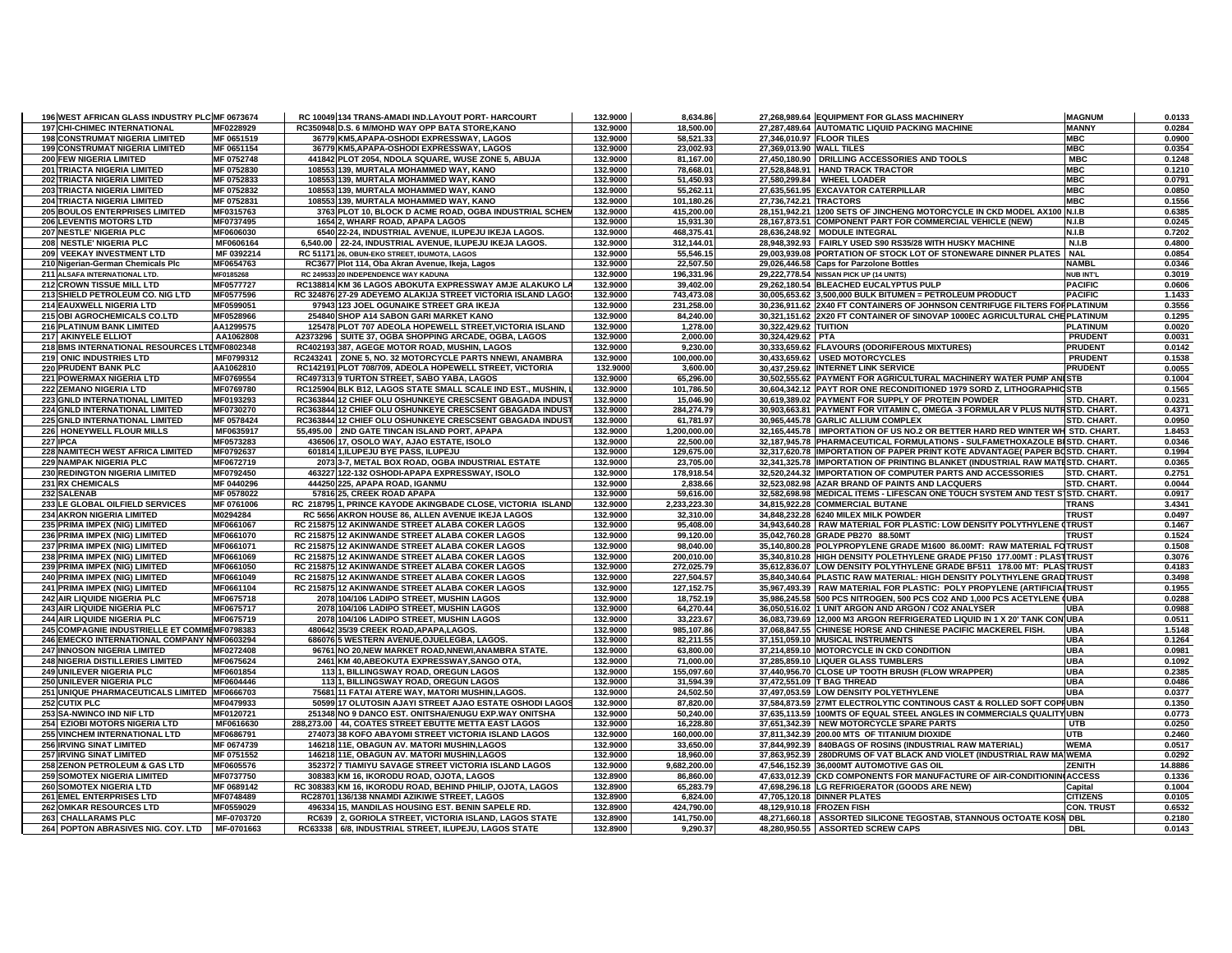| 265 SAMEER ENT NIG LTD                          | MF0551848  | RC26332 239C KOFO ABAYOMI STREET, VICTORIA ISLAND, LAGOS S       | 132.8900 | 90,265.00  |                           | 48,371,215.55 COMPACT PETROL GENERATORS                                  | <b>DBL</b>       | 0.1388 |
|-------------------------------------------------|------------|------------------------------------------------------------------|----------|------------|---------------------------|--------------------------------------------------------------------------|------------------|--------|
| 266 SAMEER ENT NIG LTD                          | MF0702954  | <b>RC26332 STATE</b>                                             | 132.8900 | 69,710.00  |                           | 48,440,925.55 HIGH DENSITY POLYETHYLENE FILMS                            | <b>DBL</b>       | 0.1072 |
| 267 SANTROPS NIG LTD                            | MF0940873  | RC326375 21, KARIMU STREET, OFF OJUELEGBA RD, SURULERE, LAC      | 132.8900 | 7,868.84   |                           | 48,448,794.39 BUILDING MATERIAL-VYNIL LAMINATED PLASTER BOARD.           | <b>DBL</b>       | 0.0121 |
|                                                 |            |                                                                  |          |            |                           |                                                                          |                  |        |
| 268 TRISTAR INDUSTRIES LTD                      | MF-0701797 | RC-475558 6/8 OBAGUN AVENUE, OFF FATAI ATERE WAY MATORI MUS      | 132.8900 | 38,440.00  |                           | 48,487,234.39 GRINDING AND CUTTING DISCS                                 | <b>DBL</b>       | 0.0591 |
| <b>269 VISCHEM LTD</b>                          | MF0703235  | RC348900 114 NNAMDI AZIKIWE STREET. IDUMOTA, LAGOS STATE         | 132.8900 | 69.600.00  |                           | 48.556.834.39 LANETTE WAX                                                | <b>DBL</b>       | 0.1070 |
| 270 DIAMOND BICYCLE INDUSTRIES LIMITEMF 0662402 |            | 48455 GEMINI BLOCK, ELEGANZA PLAZA, 1 COMMERCIAL ROAD,           | 132.8900 | 19,500.00  |                           | 48,576,334.39 BICYCLE COMPONENTS IN CKD (PEDAL AND HANDLE BAR)           | <b>FBNMB</b>     | 0.0300 |
| 271 RAPIDO VENTURES LIMITED                     | MF 0699178 | RC 63796 KM 5, URATTA/MCC ROAD, UMUOBA, P.O. BOX 2575 OWER       | 132.8900 | 30,249.66  |                           | 48,606,584.05 OVERHEAD PROJECTORS SCREEN AND ACCESSORIES                 | <b>FIDELITY</b>  | 0.0465 |
| <b>272 NOVEL DRUGS</b>                          | MF0573955  | 32293 KM 14. IKORODU ROAD, OWODE-ONIRIN, LAGOS                   | 132.8900 | 25,108.00  |                           | 48.631.692.05 PHARMACEUTICALS RAW MATERIALS                              | <b>GLOBAL</b>    | 0.0386 |
| 273 NOVEL DRUGS                                 | MF0579055  | 32293 KM 14, IKORODU ROAD, OWODE-ONIRIN, LAGOS                   | 132.8900 | 4,892.00   |                           | 48,636,584.05 PHARMACEUTICALS RAW MATERIALS                              | <b>GLOBAL</b>    | 0.0075 |
| 274 CORPORATE OIL & GAS                         | MF0689853  | 231617 27/29, ADEYEMO ALAKIJA STREET, VICTORIA ISLAND LAGO       | 132.8900 | 65,587.50  |                           | 48,702,171.55 APOLLO BRAND TYRES OF NYLON CORD TUBES OF BUTYL RUGUARANTY |                  | 0.1008 |
| 275 IFEJOBIC NIG LTD                            | MF0445884  | RC506559 ZONE C BLK 10-A, SHOP 7+8, TRADE FAIR LAGOS             | 132.8900 | 42,228.06  |                           | 48,744,399.61 MOTORVEHICLE PARTS                                         | <b>MANNY</b>     | 0.0649 |
| 276 CHINA UNITY MANUFACTURING CO. LIMIF 0752295 |            | 98374 136/138 NNAMDI AZIKIWE STREET, LAGOS                       | 132.8900 | 44,777.00  |                           | 48,789,176.61 CERAMIC TILES                                              | <b>MBC</b>       | 0.0688 |
|                                                 |            |                                                                  |          |            |                           |                                                                          |                  |        |
| <b>277 EMEL ENTERPRISES LIMITED</b>             | MF 0752257 | 28701 136/138 NNAMDI AZIKIWE STREET, LAGOS                       | 132.8900 | 5,333.00   |                           | 48,794,509.61 PORCELAIN MUGS                                             | <b>MBC</b>       | 0.0082 |
| 278 LAMBERT SOMEC NIGERIA LIMITED               | MF 0752971 | 420429 PLOT 28/29, TRANS-AMADI INDUSTRIAL LAYOUT, P/HARCOL       | 132.8900 | 43,399.93  |                           | 48,837,909.54 GIGA MULTI CAT CABLES                                      | <b>MBC</b>       | 0.0667 |
| 279 LAMBERT SOMEC NIGERIA LIMITED               | MF 0752968 | 420429 PLOT 28/29, TRANS-AMADI INDUSTRIAL LAYOUT, P/HARCOL       | 132.8900 | 29,227.31  |                           | 48,867,136.85 ELECTRICAL EQUIPMENTS                                      | <b>MBC</b>       | 0.0449 |
| 280 VERONA INDUSTRIES LIMITED                   | MF 0752286 | 94740 136/138 NNAMDI AZIKIWE STREET, LAGOS                       | 132.8900 | 107,021.00 |                           | 48,974,157.85 DIOCTYL PHTHALATE                                          | <b>MBC</b>       | 0.1646 |
| 281 CHELLARAMS NIGERIA PLC.                     | MF0760516  | 639 2, GORIOLA STREET, V/I LAGOS.                                | 132.8900 | 123,256.25 |                           | 49,097,414.10 50 TONS NET OF INSTANT FULL CREAM MILK POWDER              | N.I.B            | 0.1895 |
| 282 ISPAT STEEL NIG. LTD.                       | MF0737346  | 387955 6, BAUCHI STREET, APAPA LAGOS.                            | 132.8900 | 51,187.50  |                           | 49,148,601.60 COLD ROLLED STEEL SHEETS                                   | N.I.B            | 0.0787 |
| 283 PARCO ENTERPRISES (NIGERIA) LTD MF0744956   |            | 97069 ELEGANZA PLAZA (GEMINI BLOCK) 1, COMMERCIAL ROAD           | 132.8900 | 4,795.20   |                           | 49.153.396.80 TONSIL BLEACHING EARTH                                     | N.I.B            | 0.0074 |
| 284 PARCO ENTERPRISES (NIGERIA) LTD MF0744957   |            | 97069 ELEGANZA PLAZA (GEMINI BLOCK) 1, COMMERCIAL ROAD           | 132.8900 | 52,390.00  |                           | 49,205,786.80 CAUSTIC FLAKES, PEARLS AND SODA SOLID                      | N.I.B            | 0.0806 |
|                                                 |            |                                                                  |          |            |                           |                                                                          | <b>NAMBL</b>     | 0.2233 |
| 285 Global Ventures Nigeria Ltd                 | MF0685496  | RC21711 21, Olosa Street, Victoria Island, Lagos                 | 132.8900 | 145,200.00 |                           | 49,350,986.80 Evaporated Unsweetened Fullcream Milk                      |                  |        |
| 286 Waterford Limited                           | MF0685475  | RC78464 31/32, Asa Afariogun Street, Ajao Estate, Lagos          | 132.8900 | 18,727.36  |                           | 49,369,714.16 Peak Fullcream UHT Milk 12 x 1 Litre                       | <b>NAMBL</b>     | 0.0288 |
| 287 CORPORATE OIL AND GAS LTD.                  | MF0520264  | RC213617 27, ADEYEMO ALAKIJA STREET, V/I, LAGOS.                 | 132.8900 | 500,000.00 |                           | 49,869,714.16 2565MT OF LONG STEEL IRON RODS.                            | OMEGA            | 0.7688 |
| 288 KARRINGTON ENT. LTD.                        | MF0943314  | RC120752 10-12 SOMORIN OKEOWO St. IFAKO GBAGADA, BARIGA, LAGOS.  | 132.8900 | 58,268.91  |                           | 49,927,983.07 ORAJET WHITE (VINYL) FOR PRINTING.                         | OMEGA            | 0.0896 |
| <b>289 MOUKA LIMITED</b>                        | MF0581491  | RC209244 PLOT 'M' AWOSIKA AVENUE IKEJA INDUSTRIAL ESTATE, LAGOS. | 132.8900 | 59,423.03  |                           | 49,987,406.10 VARIOUS SPARE PARTS FOR INDUSTRIAL MACHINERY.              | <b>OMEGA</b>     | 0.0914 |
| 290 CENTURY DYES& CHEM.LTD                      | MF 0546813 | 85,302.00 PLT 30 AFRIBANK ST. V/ISLAND LAGOS                     | 132.8900 | 8,200.00   |                           | 49,995,606.10 RAW MAT. SODIUM NITRITE                                    | <b>REGENT</b>    | 0.0126 |
| 291 CENTURY DYES& CHEM.LTD                      | MF 0546850 | 85302 PLT 30 AFRIBANK ST. V/ISLAND LAGOS                         | 132.8900 | 47,340.00  |                           | 50,042,946.10 RAW MAT. ALUMINIUM SULPHATE                                | <b>REGENT</b>    | 0.0728 |
| 292 NAGODE INDUSTRIES LIMITED                   | MF0730655  | 134615 PLOT 4, BLOCK F 159/161, LADIPO STREET, MUSHIN            | 132.8900 | 334,000.00 |                           | 50,376,946.10 IMPORTATION OF 10 CONTAINERS OF TDI                        | STD. CHART.      | 0.5136 |
| <b>293 NAGODE INDUSTRIES LIMITED</b>            | MF0730059  | 134615 PLOT 4. BLOCK F 159/161. LADIPO STREET. MUSHIN            | 132.8900 | 456.960.00 |                           | 50,833,906.10 IMPORTATION OF 20 CONTAINERS OF POLYPOL                    | STD. CHART.      | 0.7026 |
|                                                 |            |                                                                  |          |            |                           |                                                                          |                  |        |
| 294 IGWE INDUSTRIES AND TRADING COM MF0305229   |            | 57,357.00 50 AYILARA STREET, SURULERE, LAGOS.                    | 132.8900 | 22,600.00  |                           | 50,856,506.10 BICYCLE CKD COMPONENTS                                     | <b>UBA</b>       | 0.0347 |
| 295 LAVIGAR PROCESSING AND PACKAGINMF0572136    |            | 462041 75 OREGUN ROAD, IKEJA, LAGOS                              | 132.8900 | 509,976.60 | 51.366.482.70 FROZEN FISH |                                                                          | <b>UBA</b>       | 0.7841 |
| 296 NIGERIAN COLLEGE OF AVIATION                | AA0575446  | ZARIA AERODOME, NCAT, ZARIA, KADUNA.                             | 132.8900 | 468,900.00 |                           | 51,835,382.70 PAYMENT FOR INTERNATIONAL CIVIL AVIATION                   | <b>UBA</b>       | 0.7210 |
| 297 FEDERATED STEEL MILLS LTD                   | MF0526225  | 20344 BLK X1 PLOT 3-10 OTTA IND EST OTTA                         | 132.8900 | 4,150.00   |                           | 51,839,532.70 HYDRAULIC BRAKE UNIT FOR METAL ROLLING MILL IND.           | <b>UBN</b>       | 0.0064 |
| 298 SONA BREW.PLC                               | MF0724819  | 22949 KM 40 LAGOS ABEOKUTA ROAD SANGO                            | 132.8900 | 6.36       |                           | 51,839,539.06 BOTTLE FILLER-SPARE PARTS (SHORTFALL)                      | UBN              | 0.0000 |
| 299 WEST AFRICAN PORTLAND CEMENT P MF0675270    |            | 1,858.00 1 ELEPHANT CEMENT HOUSE IKEJA LAGOS                     | 132.8900 | 15.28      |                           | 51,839,554.34 CEMENT MANUFACTURING-SPARE PARTS(SHORTFALL)                | <b>UBN</b>       | 0.0000 |
| 300 AFRICAN FISH COMPANY NIG. LTD               | MF0655643  | 365260 PLOTC 55, AMUWO ODOFIN ESTATE. AMUWO ODOFIN LAGO          | 132.8900 | 337,217.00 |                           | 52,176,771.34 FISH MEAL- WHOLE ROUND FISH                                | ZENITH           | 0.5185 |
| 301 NEXANS KABELMETAL NIG PLC                   | MF0601565  | 4816 28, HERRY CARR STREET IKEJA INDUSTRIAL ESTATE IKEJA         | 132.8900 | 359,053.03 |                           | 52,535,824.37 COPPER WIRE FOR PRODUCTION OF CABLES                       | <b>ZENITH</b>    | 0.5521 |
| 302 BROAD BANK NIG LTD                          |            | 94176 PLOT 1668B OYIN JOLAYEMI STREET V/I LAGOS STATE            | 132.8800 |            |                           |                                                                          | <b>BROAD</b>     | 0.0006 |
|                                                 | AA0990620  |                                                                  |          | 372.33     |                           | 52,536,196.70 SWIFTNET SERVICE FEES PAYMENT                              |                  |        |
| 303 DUNLOP NIGERIA PLC                          | MF0668201  | RC2736 3, OBA AKRAN AVENUE, IKEJA, LAGOS                         | 132.8800 | 40,245.61  |                           | 52,576,442.31 AIN TUBES, STAY TUBES AND SECOND PASS ROLLED TUBES         | <b>CHARTERED</b> | 0.0619 |
| 304 SILVERMOON NIGERIA LIMITED                  | MF0758816  | RC46807 12, AFRIBANK STREET, VICTORIA ISLAND, LAGOS              | 132.8800 | 301,324.80 | 52,877,767.11 FISHHEADS   |                                                                          | <b>CHARTERED</b> | 0.4633 |
| <b>305 NIGERIAN BOTTLING COMPANY</b>            | MF0639881  | 902 NBC HOUSE EBUTE METTA LAGOS                                  | 132.8800 | 30,603.07  |                           | 52.908.370.18 CLUTCH BRAKE                                               | <b>AFRI</b>      | 0.0471 |
| 306 DRURY INDUSTRIES LIMITED                    | MF0478453  | RC50126 PLOT 1405, ADETOKUNBO ADEMOLA STREET, VICTORIA IS        | 132.8800 | 26,760.00  |                           | 52,935,130.18 28MM GOLD/RED PILTER PROOF CAPS                            | <b>ASSURANCE</b> | 0.0411 |
| 307 FERNANADO GLOBAL PRODUCTS                   | MF0493196  | RC511324 7, ODUWOLE STREET, OFF IDIMU ROAD, EGEBEDA, LAGOS       | 132.8800 | 44,795.28  |                           | 52,979,925.46 UPPER & SOLES & PAPER LINNING & ADHESIVES RESINS &         | <b>ASSURANCE</b> | 0.0689 |
| 308 LMDA NIGERIA LIMITED                        | MF0599539  | RC33927 45, OJO GIWA STREET, 2ND FLOOR, JANKARA, OFF IDUMA       | 132.8800 | 38,511.25  |                           | 53,018,436.71 PRESSING IRONS                                             | <b>ASSURANCE</b> | 0.0592 |
| 309 LMDA NIGERIA LIMITED                        | MF0599537  | RC33927 45, OJO GIWA STREET, 2ND FLOOR, JANKARA, OFF IDUMA       | 132.8800 | 17,161.01  |                           | 53,035,597.72 ELETRIC BLENDERS                                           | <b>ASSURANCE</b> | 0.0264 |
|                                                 |            |                                                                  |          |            |                           |                                                                          |                  |        |
| 310 NAPEJO NIGERIA LIMITED                      | MF0703576  | RC408121 PLOT9, BLOCK B, BELLO-FOLAWIYO CRESCENT, OFF IKOS       | 132.8800 | 34,272.96  |                           | 53,069,870.68 DOMESTIC SEWING MACHINES                                   | <b>ASSURANCE</b> | 0.0527 |
| 311 NAPEJO NIGERIA LIMITED                      | MF0599538  | RC408121 PLOT9, BLOCK B, BELLO-FOLAWIYO CRESCENT, OFF IKOS       | 132.8800 | 33,667.57  |                           | 53,103,538.25 INDUSTRIAL SEWING MACHINES                                 | <b>ASSURANCE</b> | 0.0518 |
| 312 NAPEJO NIGERIA LIMITED                      | MF0492406  | RC408121 PLOT9, BLOCK B, BELLO-FOLAWIYO CRESCENT, OFF            | 132.8800 | 15,111.24  |                           | 53,118,649.49 FLORESCENT TUBES                                           | <b>ASSURANCE</b> | 0.0232 |
| 313 NAPEJO NIGERIA LIMITED                      | MF0493658  | RC408121 PLOT9, BLOCK B, BELLO-FOLAWIYO CRESCENT, OFF IKOS       | 132.8800 | 13,348.63  |                           | 53,131,998.12 DINNER SETS (PROCELAIN WARE)                               | <b>ASSURANCE</b> | 0.0205 |
| 314 POCALIS (W.A) LIMITED                       | MF0725363  | RC414193 46, PREMIER LUCK-UP STORES, ALONG UGA STREET, BRIG      | 132.8800 | 91,260.00  |                           | 53,223,258.12 MILD STEEL HOT ROLLED SHEETS IN COMMERCIAL QUALITY         | <b>ASSURANCE</b> | 0.1403 |
| 315 SAABEE CHEMICALS INC.                       | MF0492300  | RC155908 2B/26 INDUSTRIAL ROAD, OLODI APAPA                      | 132.8800 | 5,000.00   |                           | 53,228,258.12 BREWING ENZYME: FUNGAMYL 800L                              | <b>ASSURANCE</b> | 0.0077 |
| 316 TADECO INDUSTRIAL ENTERPRISES (NMF0547336   |            | RC84536 21, KOSOSKO STREET, LAGOS                                | 132.8800 | 25,200.00  |                           | 53,253,458.12 WHITE PRINTING BOARD                                       | <b>ASSURANCE</b> | 0.0387 |
| 317 SATURN FROZEN FOODS LTD                     | MF 0362761 | RC 462310 71 TRANS AMADI INDUSTRIAL LAYOUT, PORT HARCOURT,       | 132.8800 | 401,250.00 |                           | 53.654.708.12 FROZEN FISH (MACKREL)                                      | Capital          | 0.6169 |
|                                                 |            |                                                                  |          |            |                           |                                                                          |                  |        |
| 318 CHICENT INDUSTRIES NIG LTD                  | MF0710735  | RC434171 ZONE 10, 95-98 UNITED LINE, NKWO NNEWI AN STATE         | 132.8800 | 230,200.00 |                           | 53,884,908.12 FAIRLY USED MOTORCYCLE                                     | <b>CITIZENS</b>  | 0.3539 |
| 319 O.G. CHUMA STORES NIG LTD                   | MF0378084  | RC63849 25, NEW MKT ROAD, NNEWI AN STATE                         | 132.8800 | 120,000.00 |                           | 54.004.908.12 MOTOR/MOTORCYCLE SPARE PARTS                               | <b>CITIZENS</b>  | 0.1845 |
| 320 TONILLA NIGERIA LTD                         | MF0412463  | RC236757 77/79 ERIC MOORE, SURULERE LAGOS                        | 132.8800 | 50,000.00  |                           | 54,054,908.12 AGRICULTURAL MACHINERY-PRIME MOVERS FOR CORN GRINICITIZENS |                  | 0.0769 |
| 321 A & P FOODS LTD                             | MF0590387  | RC87352 239C KOFO ABAYOMI STREET, VICTORIA ISLAND, LAGOS         | 132.8800 | 93,712.00  |                           | 54,148,620.12 EXTRUCTION MACHINE                                         | <b>DBL</b>       | 0.1441 |
| 322 A & P FOODS LTD                             | MF0848568  | RC87352   239C KOFO ABAYOMI STREET, VICTORIA ISLAND, LAGOS       | 132.8800 | 237,184.00 |                           | 54,385,804.12 POLYPROPYLENE (ARTIFICIAL RESINS)                          | <b>DBL</b>       | 0.3647 |
| 323 ADVANCED INT'L MERCHANTS LTD                | MF-0589044 | RC-269171 22 ODUYEMI STREET ANIFOWOSHE, IKEJA LAGOS STATE        | 132.8800 | 67,995.80  |                           | 54,453,799.92 DIATOMACEOUS EARTH FOSSIL MEALS                            | <b>DBL</b>       | 0.1045 |
| 324 ADVANCED INT'L MERCHANTS LTD                | MF-0589046 | RC-269171 22 ODUYEMI STREET ANIFOWOSHE, IKEJA LAGOS STATE        | 132.8800 | 16,998.95  |                           | 54,470,798.87   FILTER POWDER FOR MANUFACTURE OF PAINTS                  | <b>DBL</b>       | 0.0261 |
| 325 ADVANCED INT'L MERCHANTS LTD                | MF-0701455 | RC-269171 22 ODUYEMI STREET ANIFOWOSHE, IKEJA LAGOS STATE        | 132.8800 | 42,497.38  |                           | 54,513,296.25 FILTER SHEETS FOR BREWERIES                                | <b>DBL</b>       | 0.0653 |
| 326 BOND CHEMICAL IND. LTD                      | MF-0717507 | RC-80507 22A ALAFIA STREET MUSHIN, LAGOS STATE                   | 132.8800 | 61,200.00  |                           | 54,574,496.25 PARACEUTAMOL POWDER (PHARMACEUTICAL RAW MATERIAIDBL        |                  | 0.0941 |
|                                                 |            |                                                                  |          |            |                           |                                                                          |                  |        |
| 327 BOND CHEMICAL IND. LTD                      | MF-0701738 | RC-80507 22A ALAFIA STREET MUSHIN, LAGOS STATE                   | 132.8800 | 13,910.04  |                           | 54,588,406.29 PHARMACEUTICAL PACKAGING MATERIALS                         | DBL              | 0.0214 |
| 328 CROWNSTAR COMM. INV. LTD                    | MF0703937  | RC81823 13 EREKO STREET, LAGOS ISLAND, LAGOS STATE               | 132.8800 | 53,478.00  |                           | 54,641,884.29 RADIO CASSETTE RECORDERS                                   | <b>DBL</b>       | 0.0822 |
| <b>329 HAANSBRO NIG LTD</b>                     | MF0457231  | <b>RC427122 STATE</b>                                            | 132.8800 | 312,923.00 |                           | 54,954,807.29 POLYPROPYLENE (ARTIFICIAL RESINS)                          | <b>DBL</b>       | 0.4811 |
| 330 HAANSBRO NIG LTD                            | MF0457843  | <b>RC427122 STATE</b>                                            | 132.8800 | 157,707.00 |                           | 55,112,514.29 HIGH & LOW DENSITY POLYETHYLENE (ARTIFICIAL RESINS)        | <b>DBL</b>       | 0.2425 |
| 331 MEDREICH NIG LTD                            | MF0637677  | RC280875   8B, FABAC CLOSE OFF LIGALI AYORINDE AVE, VICTIRIA ISL | 132.8800 | 40,031.60  |                           | 55,152,545.89 CYPLOX TABS, EVRIL EYE/EAR DROPS, REICHLIN CAPS            | DBL              | 0.0615 |
| 332 INFINITY TYRES LIMITED                      | MF0691272  | RC44960 35, ADEOLA ODEKU STREET, VICTORIA ISLAND, LAGOS          | 132.8800 | 161,610.00 | 55,314,155.89 TYRES       |                                                                          | <b>ETB</b>       | 0.2485 |
| 333 SATKARTAR INDUSTRIES NIGERIA LIMIMF0687814  |            | RC457239 59, TAPA STREET, IJESHATEDO, SURULERE, LAGOS            | 132.8800 | 13,890.04  |                           | 55,328,045.93 KEROSINE STOVE                                             | <b>ETB</b>       | 0.0214 |
|                                                 |            |                                                                  |          |            |                           |                                                                          |                  |        |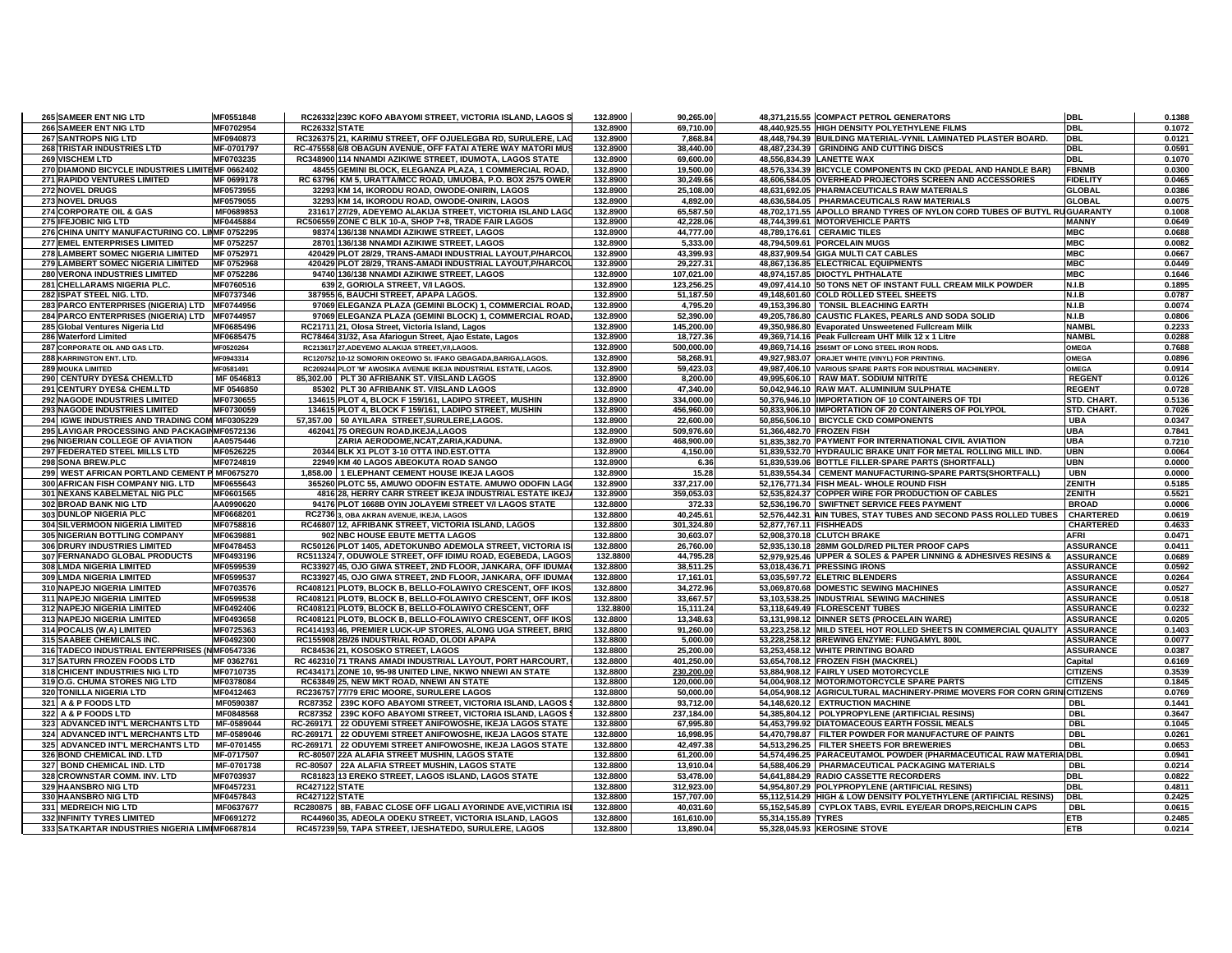| 335 DAILY NEED IND.LTD.                                         | 334 DAILY NEED IND.LTD. | MF0694639                | 25258 24 OROGIRI STREET, LAGOS                                                                   | 132.8800             | 16.800.00                 |               | 55,344,845.93 6000KGS NET PIPERAZINE NITRATE - PHARMACEUTICALS                                            | <b>FBN</b>        | 0.0258           |
|-----------------------------------------------------------------|-------------------------|--------------------------|--------------------------------------------------------------------------------------------------|----------------------|---------------------------|---------------|-----------------------------------------------------------------------------------------------------------|-------------------|------------------|
|                                                                 |                         | MF0694628                | 25258 24 OROGIRI STREET, LAGOS                                                                   | 132.8800             | 6,300.00                  |               | 55,351,145.93 1000KGS SODIUM CMC - PHARMACEUTICAL RAW MATERIAL                                            | FBN               | 0.0097           |
| 336 SUNFLAG STEEL NIGERIA LIMITED                               |                         | MF0740781                | 350431 37/39 IGANMU INDUSTRIAL ESTATE IGANMU LAGOS                                               | 132.8800             | 872,654.49                |               | 56,223,800.42 2000 METRIC TONS OF STEEL BILLETS -5PS/SP 12M LENGTH                                        | <b>FBN</b>        | 1.3417           |
| 337 ALUBARIKA SANNI INDUSTRIES LIMITEMF 0662354                 |                         |                          | 92742 12/14 OBE STREET, LAGOS                                                                    | 132.8800             | 132,489.00                |               | 56,356,289.42 COLD ROLLED STEEL SHEETS IN COMMERCIAL QUANTITY                                             | <b>FBNMB</b>      | 0.2037           |
| 338 BHARAT VENTURES LIMITED                                     |                         | MF 0731019               | 491399 12 WAZIRI IBRAHIM CRESCENT, VICTORIA ISLAND, LAGOS                                        | 132.8800             | 776,700.00                |               | 57,132,989.42 1250 M/TONS OF FROZEN FISH (MACKEREL/ASSORTED) PACKEFBNMB                                   |                   | 1.1942           |
| 339 FBN (MERCHANT BANKERS) LIMITED AA 1421352                   |                         |                          | 58203 9/11 MACARTHY STREET, ONIKAN, LAGOS                                                        | 132.8800             | 6,120.00                  |               | 57,139,109.42 SERVICE CHARGE FOR REUTERS INSTALLATION FOR PERIOD (FBNMB                                   |                   | 0.0094           |
| 340 DEFLORA ENTERPRISES LIMITED                                 |                         | MF0634461                | RC89186 35, Caulcrick Road, Apapa, Lagos                                                         | 132.8800             | 282,716.00                |               | 57,421,825.42 ABOUT 504.850 TONS OF HOT ROLLED STEEL SHEETS                                               | <b>FIR</b>        | 0.4347           |
| 341 TONYMACE INTERNATIONAL COMPAN MF 0699268                    |                         |                          | RC 219964 55 LADIPO STREET MUSHIN LAGOS                                                          | 132.8800             | 280,000.00                |               | 57,701,825.42 BRAND NEW MOTORCYCLE IN CKD CONDITION (100 SETS)                                            | <b>FIDELITY</b>   | 0.4305           |
| 342 MERIROSE NIGERIA LIMITED                                    |                         | MF0584485                | 315,484 12, BERKELY STREET, ONIKAN, LAGOS                                                        | 132.8800             | 48,775.00                 |               | 57,750,600.42   RAW MATERIAL FOR INDUSTRIAL MANUFACTURING ACRYLIC GLOBAL                                  |                   | 0.0750           |
|                                                                 |                         |                          |                                                                                                  |                      |                           |               |                                                                                                           |                   |                  |
| 343 APEX PAINTS LTD                                             |                         | MF0689935                | 27462 KM 8, ABEOKUTA-LAGOS ROAD, ABEOKUTA, OGUN STATE                                            | 132.8800             | 55,814.72                 |               | 57,806,415.14 16,000 KGS POLYESTER RESIN                                                                  | <b>GUARANTY</b>   | 0.0858           |
| 344 EDIC CHEMICALS AND ALLIED DISTRIBMF 0594985                 |                         |                          | RC 125329 70, DOCEMO STREET IDUMOTA LAGOS                                                        | 132.8800             | 21,000.00                 |               | 57,827,415.14 INDUSTRIAL MACHINERY POWER BACKUP                                                           | <b>GUARDIAN</b>   | 0.0323           |
| 345 FRUTROPICS INDUTRIES LIMITED                                |                         | MF 0543338               | RC 271609 355, AGEGE MOTOR ROAD, MUSHIN LAGOS                                                    | 132.8800             | 299.500.00                |               | 58.126.915.14 RAW MATERIALS FOR EXERCISE BOOKS                                                            | <b>GUARDIAN</b>   | 0.4605           |
| 346 NYCIL LIMITED                                               |                         | MF0604839                | RC 27148 24 TALABI STREET OFF ADENIYI JONES AV. IKEJA LAGOS                                      | 132.8800             | 45,557.81                 |               | 58,172,472.95 GLYCEROL (INDUSTRIAL CHEMICAL)                                                              | <b>INDO</b>       | 0.0700           |
| 347 THERAPEUTIC LAB NIG LIMITED                                 |                         | MF0674827                | RC 24732 372 IKORODU ROAD MARYLAND LAGOS                                                         | 132.8800             | 47,600.00                 |               | 58,220,072.95 PARACETAMOL BP (PHARMACEUTICAL FORMULATION)                                                 | <b>INDO</b>       | 0.0732           |
| 348 ANYAELE JOHNSON PUBLISHERS LIMI MF0648150                   |                         |                          | 275460 10 ADEKOYA STREET IKATE SURULERE, LAGOS.                                                  | 132.8800             | 78,456.00                 |               | 58,298,528.95 300MT OF WOOD FREE BOND PAPER IN SHEETS                                                     | <b>INTERCON.</b>  | 0.1206           |
| 349 CAPETEX INDUSTRIES LIMITED                                  |                         | MF 0635840               | RC 494508 1 TAFAWA BALEWA CRESCNT SURULERE LAGOS                                                 | 132.8800             | 556.37                    |               | 58,299,085.32 RAW MATERIAL FOR PRODUCTION OF MAMORAN WALL COATIMAGNUM                                     |                   | 0.0009           |
| 350 MIX AND BAKE FLOUR MILL INDUSTRIE MF 0764032                |                         |                          | 30225 WARRI PORT COMPLEX, WARRI, DELTA STATE                                                     | 132.8800             | 18,562.00                 |               | 58,317,647.32 FILTER SLEEVES AND SPARE PARTS FOR INDUSTRIAL MACHINMBC                                     |                   | 0.0285           |
| 351 PROGRESSIVE ENTERPRISES NIG. LTD MF0683332                  |                         |                          | 43896 6, ONIKOYI STREET IDUMOTA LAGOS                                                            | 132.8800             | 27,388.32                 |               | 58,345,035.64 VACUUM FLASKS / GLASS REFILLS                                                               | <b>NBM</b>        | 0.0421           |
| 352 PROGRESSIVE ENTERPRISES NIG. LTD MF0683329                  |                         |                          | 43896 6, ONIKOYI STREET IDUMOTA LAGOS                                                            | 132.8800             | 29,846.54                 |               | 58,374,882.18 KEROSENE STOVES                                                                             | <b>NBM</b>        | 0.0459           |
| 353 NEW AFRICA MERCHANT BANK PLC AA1117028                      |                         |                          | RC84254 4, MUHAMMADU BUHARI WAY, KADUNA                                                          | 132.8800             | 215.58                    |               | 58,375,097.76 SWIFTNET MINIMUM NETWORK BASED FEE                                                          | <b>NEW AFRICA</b> | 0.0003           |
| 354 NEW AFRICA MERCHANT BANK PLC AA1117029                      |                         |                          | RC84254 4. MUHAMMADU BUHARI WAY. KADUNA                                                          | 132.8800             | 380.96                    |               | 58,375,478.72 SWIFTNET FIN SERVICE/CONNECTIVITY FEES                                                      | <b>NEW AFRICA</b> | 0.0006           |
| 355 NEW AFRICA MERCHANT BANK PLC AA1117030                      |                         |                          | RC84254 4, MUHAMMADU BUHARI WAY, KADUNA                                                          | 132.8800             | 16.25                     |               | 58,375,494.97 SWIFTNET SERVICE FEE                                                                        | <b>NEW AFRICA</b> | 0.0000           |
| 356 NEW AFRICA MERCHANT BANK PLC AA1117031                      |                         |                          | RC84254 4, MUHAMMADU BUHARI WAY, KADUNA                                                          | 132.8800             | 152.81                    |               | 58,375,647.78 SWIFTNET INTERFACES                                                                         | <b>NEW AFRICA</b> | 0.0002           |
| 357 NEW AFRICA MERCHANT BANK PLC                                |                         | AA1117032                | RC84254 4, MUHAMMADU BUHARI WAY, KADUNA                                                          | 132.8800             | 215.58                    |               | 58.375.863.36 SWIFTNET MINIMUM NETWORK BASED FEE                                                          | <b>NEW AFRICA</b> | 0.0003           |
| 358 NEW AFRICA MERCHANT BANK PLC                                |                         | AA1117034                | RC84254 4, MUHAMMADU BUHARI WAY, KADUNA                                                          | 132.8800             | 219.12                    |               | 58,376,082.48 SWIFTNET MINIMUM NETWORK BASED FEE                                                          | <b>NEW AFRICA</b> | 0.0003           |
| 359 NEW AFRICA MERCHANT BANK PLC                                |                         | AA1117035                | RC84254 4, MUHAMMADU BUHARI WAY, KADUNA                                                          | 132.8800             | 308.01                    |               | 58,376,390.49 SWIFTNET FIN SERVICE/CONNECTIVITY FEES                                                      | <b>NEW AFRICA</b> | 0.0005           |
| 360 NEW AFRICA MERCHANT BANK PLC                                |                         | AA1117036                | RC84254 4, MUHAMMADU BUHARI WAY, KADUNA                                                          | 132.8800             | 16.51                     |               | 58,376,407.00 SWIFTNET SERVICE FEE                                                                        | <b>NEW AFRICA</b> | 0.0000           |
|                                                                 |                         |                          |                                                                                                  |                      |                           |               |                                                                                                           |                   |                  |
| 361 NEW AFRICA MERCHANT BANK PLC                                |                         | AA1117037                | RC84254 4, MUHAMMADU BUHARI WAY, KADUNA                                                          | 132.8800             | 151.72                    |               | 58,376,558.72 SWIFTNET INTERFACES                                                                         | <b>NEW AFRICA</b> | 0.0002           |
| 362 NEW AFRICA MERCHANT BANK PLC                                |                         | AA1117038                | RC84254 4, MUHAMMADU BUHARI WAY, KADUNA                                                          | 132.8800             | 227.29                    |               | 58,376,786.01 SWIFTNET MINIMUM NETWORK BASED FEE                                                          | <b>NEW AFRICA</b> | 0.0003           |
| 363 NEW AFRICA MERCHANT BANK PLC                                |                         | AA1117039                | RC84254 4. MUHAMMADU BUHARI WAY. KADUNA                                                          | 132.8800             | 319.49                    |               | 58.377.105.50 SWIFTNET FIN SERVICE/CONNECTIVITY FEES                                                      | <b>NEW AFRICA</b> | 0.0005           |
| 364 NEW AFRICA MERCHANT BANK PLC                                |                         | AA1117040                | RC84254 4, MUHAMMADU BUHARI WAY, KADUNA                                                          | 132.8800             | 17.13                     |               | 58,377,122.63 SWIFTNET SERVICE CERTIFICATE FEE                                                            | <b>NEW AFRICA</b> | 0.0000           |
| <b>365 NEW AFRICA MERCHANT BANK PLC</b>                         |                         | AA1117041                | RC84254 4. MUHAMMADU BUHARI WAY, KADUNA                                                          | 132.8800             | 152.72                    |               | 58.377.275.35 SWIFTNET LINK INTERFACES                                                                    | <b>NEW AFRICA</b> | 0.0002           |
| 366 NEW AFRICA MERCHANT BANK PLC                                |                         | AA1117042                | RC84254 4. MUHAMMADU BUHARI WAY, KADUNA                                                          | 132.8800             | 4,256.46                  |               | 58.381.531.81 SWIFT ANNUAL MAITENANCE FEE                                                                 | <b>NEW AFRICA</b> | 0.0065           |
| 367 PRIMLAKS GALVANIZING LIMITED                                |                         | MF0685616                | RC10363 PLOT 84, SHARADA IND. ESTATE, PHASE II, KANO                                             | 132.8800             | 144,278.22                |               | 58,525,810.03 108MT SPECIAL HIGH GRADE ZINC INGOTS                                                        | <b>NEW AFRICA</b> | 0.2218           |
| 368 NISHRAJ NIG LTD                                             |                         | MF0802010                | RC221083   9, KARIMU KOTUN STREET, OYADIRAN ESTATE, YABA, LA                                     | 132.8800             | 41,020.00                 |               | 58,566,830.03   VIDEO CASSETTES                                                                           | <b>PRUDENT</b>    | 0.0631           |
| 369 WORLDWIDE VENTURES LTD                                      |                         | MF 0607378               | 143049 25 MUSA YAR'DUA CRESCENT. V/ISLAND                                                        | 132.8800             | 388,000.00                | 58.954.830.03 | <b>FROZEN FISH ASSORTED REGENT</b>                                                                        |                   | 0.5965           |
| <b>370 NIGERITE LIMITED</b>                                     |                         | MF0444873                | 1894 41, OBA AKRAN AVENUE, IKEJA                                                                 | 132.8800             | 91,220.54                 |               | 59,046,050.57 IMPORTATION OF RAW MATERIALS, CONSUMABLES, EQUIPMESTD. CHART.                               |                   | 0.1403           |
| 371 NIGERITE LIMITED                                            |                         |                          |                                                                                                  |                      |                           |               | 59,239,275.57 IMPORTATION OF 284.800 M/T WOODPULP FOR CEMENT APPL STD. CHART.                             |                   |                  |
|                                                                 |                         | MF0462994                |                                                                                                  | 132.8800             | 193,225.00                |               |                                                                                                           |                   | 0.2971           |
|                                                                 |                         |                          | 1,894.00   41, OBA AKRAN AVENUE, IKEJA                                                           |                      |                           |               |                                                                                                           |                   |                  |
| 372 ANIMAL CARE SERV.KON.NIG LTD                                |                         | MF0682101                | 37460 8 ADAMO KABIAWU STREET ORILE AGEGE LAGOS                                                   | 132.8800             | 27.06                     |               | 59.239.302.63 VETERINARY MEDICAMENT (SHORTFALL)                                                           | UBN               | 0.0000           |
| 373 BUREAU FAX TECHNOLOGIES LTD                                 |                         | MF0607698                | 110654 191 HERBERT MACAULAY STREET YABA LAGOS                                                    | 132.8800             | 84,056.56                 |               | 59,323,359.19 NINE UNITS OF NEW BP64E CHEQUE ENCODING MACHINES                                            | <b>UBN</b>        | 0.1292           |
| 374 A. G. LEVENTIS PLC                                          |                         | MF 0737488               | 1654 IDDO HOUSE, IDDO LAGOS.                                                                     | 132.8800             | 25,556.77                 |               | 59,348,915.96 COMPONENT PARTS FOR COMMERCIAL VEHICLES- PRESSUREZENITH                                     |                   | 0.0393           |
| 375 A. G. LEVENTIS PLC                                          |                         | MF 0737489               | 1654 IDDO HOUSE, IDDO LAGOS.                                                                     | 132.8800             | 96.823.19                 |               | 59,445,739.15 AUTOMOBILE SPARES- CARBORATORS, GEAR RANK AND BRAIZENITH                                    |                   | 0.1489           |
| 376 ADLER PRODUCTS LTD                                          |                         | MF0559230                | 35557 2, INDEPENDENT STREET OPEBI LAGOS                                                          | 132.8800             | 6,348.00                  |               | 59,452,087.15 PEKING BALM                                                                                 | ZENITH            | 0.0098           |
| 377 ADLER PRODUCTS LTD                                          |                         | MF0559234                | 35557 2. INDEPENDENT STREET OPEBI LAGOS                                                          | 132.8800             | 21,402.00                 |               | 59,473,489.15 CALCIMAX TABLETS- PHARMACEUTICALS                                                           | <b>ZENITH</b>     | 0.0329           |
| 378 ADLER PRODUCTS LTD                                          |                         | MF0559233                | 35557 2, INDEPENDENT STREET OPEBI LAGOS                                                          | 132.8800             | 42,267.00                 |               | 59,515,756.15 PHARMACEUTICAL FINISHED GOODS - MIM CAPSULES                                                | <b>ZENITH</b>     | 0.0650           |
| <b>379 AMMEK ENTERPRISES</b>                                    |                         | MF0643067                | 997153 1/3 CREEK ROAD APAPA LAGOS                                                                | 132.8800             | 41,240.00                 |               | 59,556,996.15 AGRICULTURAL MACHINERY - MILLING MACHINERY                                                  | ZENITH            | 0.0634           |
| 380 AWARD GLOBAL CO LTD                                         |                         | MF0941685                | 470147 20 ASHOGBON STREET IDUMOTA LAGOS                                                          | 132.8800             | 75,276.00                 |               | 59,632,272.15 PHARMACEUTICALS- VERACAP & MILLICAP BRANDS OF VITAMZENITH                                   |                   | 0.1157           |
| 381 BONANZA INDUSTRIAL CO. NIG LTD                              |                         | MF0484786                | 43013 21, OGUTA ROAD, ONITSHA ANAMBRA STATE                                                      | 132.8800             | 76,478.48                 |               | 59,708,750.63 ALUMINIUM EXTRUSION PROFILE                                                                 | ZENITH            | 0.1176           |
| 382 CADBURY NIG. PLC                                            |                         | MF 0607768               | 4151 LATEEF JAKANDE ROAD AGIDINGBI IKEJA LAGOS                                                   | 132.8800             | 61,223.44                 |               | 59,769,974.07 EQUIPMENTS FOR FOOD INDUSTRY-FLOW WRAPPER FEEDER ZENITH                                     |                   | 0.0941           |
| 383 CADBURY NIGERIA PLC                                         |                         | MF 0161321               | 4151 LATEEF JAKANDE ROAD, AGINDINGBI IKEJA LAGOS                                                 | 132.8800             | 192,865.26                |               | 59,962,839.33 INDUSTRIAL MACHINERY- SACHET MACHINE                                                        | ZENITH            | 0.2965           |
| 384 CENTAUR IMPEX LIMITED                                       |                         | MF0790359                | 287579 39, BORNU CRESCENT, APAPA, LAGOS.                                                         | 132.8800             | 87,600.00                 |               | 60.050.439.33 RAW MATERIAL- DICHLOROFLUOROMETHANE REFRIGERANT (ZENITH                                     |                   | 0.1347           |
| 385 CHI LIMITED                                                 |                         | MF0559197                | 32283 PLOT 20 BENSON ANORUE STREET, AJAO ESTATE, ISOLO-                                          | 132.8800             | 80,410.69                 |               | 60,130,850.02 INDUSTRIAL MATERIAL- TETRA BRIK ASEPTIC PACKAGING                                           | <b>ZENITH</b>     | 0.1236           |
| 386 D&S TRADING COMPANY LTD                                     |                         | MF0655620                | 21700 25 ASA AFARIOGUN ST STR, AJAO ESTATE APAKUN OSHO                                           | 132.8800             | 238,728.00                |               | 60,369,578.02 DAIRY KING INSTANT MILK POWDER                                                              | <b>ZENITH</b>     | 0.3670           |
| 387 DANGOTE NIG. LIMITED,                                       |                         | MF0944301                | 71242 3, OSBORNE ROAD IKOYI LAGOS                                                                | 132.8800             | 373,625.00                |               | 60,743,203.02 RAW MATERIAL-245MT OF POLYETHYLENE FILM GRADE                                               | <b>ZENITH</b>     | 0.5744           |
| 388 DEVIKA NIGERIA LTD                                          |                         | MF0600053                | 114,045 9, OJON STREET OFF AGORO ST. IDUMOTA LAGOS                                               | 132.8800             | 20,773.13                 |               | 60,763,976.15 WALL PICTURES                                                                               | ZENITH            | 0.0319           |
| 389 EAUXWELL NIGERIA LIMITED                                    |                         | MF0174182                | 97943 PLOT 1,2,3 JOEL OGUNAIKE STREET, IKEJA GRA IKEJA L.                                        | 132.8800             | 313,420.00                |               | 61,077,396.15 WATER PUMPS,ELECTRIC MOTORS AND SPLICING KIT                                                | <b>ZENITH</b>     | 0.4819           |
| 390 ELBE PHARMA NIGERIA LIMITED.                                |                         |                          |                                                                                                  | 132.8800             |                           |               |                                                                                                           | ZENITH            |                  |
|                                                                 |                         | MF0641976                | 202889 4, AKANBI DANMOLA STREET, IKOYI, LAGOS                                                    |                      | 18,051.20                 |               | 61,095,447.35 DARAVIT SYRUP- PHARMACEUTICALS                                                              |                   | 0.0278           |
| 391 ELBE PHARMA NIGERIA LIMITED.                                |                         | MF0641982                | 202889 4, AKANBI DANMOLA STREET, IKOYI, LAGOS                                                    | 132.8800             | 69,200.00                 |               | 61,164,647.35 PHARMACEUTICALS- IBUDOL CAPSULES                                                            | <b>ZENITH</b>     | 0.1064           |
| 392 EME-BUS NIG LTD                                             |                         | MF0794195                | 95703 KM 17 BADAGRY EXP WAY LAGOS                                                                | 132.8800             | 52,460.00                 |               | 61,217,107.35 7500KVA 33/11 OCREV ELECTRIC TRANSFORMER ON LOAD                                            | <b>ZENITH</b>     | 0.0807           |
| 393 FOUANI NIG. LTD                                             |                         | MF 0696316               | 400780 11/13 WAREHOUSE ROAD, APAPA LAGOS.                                                        | 132.8800             | 405,087.00                |               | 61,622,194.35 ELECTRONICS- TELEVISION SET                                                                 | ZENITH            | 0.6228           |
| 394 HENRY VESTER (NIG.) LTD                                     |                         | MF0824001                | 73043 125 BORNO WAY EBUTE METTA LAGOS                                                            | 132.8800             | 44,987.07                 |               | 61,667,181.42 RAW MATERIAL- COMBINIT (COMBI PUTTY)                                                        | ZENITH            | 0.0692           |
| 395 JOBIKAN NIGERIA LIMITED                                     |                         | MF 0659430               | 177134 16 KOFO ABAYOMI STREET VICTORIA ISLAND.LAGOS.                                             | 132.8800             | 181,152.00                |               | 61.848.333.42 RAW MATERIAL- LINEAR LOW DENSITY POLYPROPYLENE                                              | <b>ZENITH</b>     | 0.2785           |
| 396 JONCOD NIG. LTD.                                            |                         | MF0940193                | 51000 22, OJUELEGBA ROAD SURULERE, LAGOS                                                         | 132.8800             | 75,050.00                 |               | 61,923,383.42 GASOLINE GENERATING SETS                                                                    | <b>ZENITH</b>     | 0.1154           |
| 397 JUHEL NIG. LTD.                                             |                         | MF0598072                | 104648 1A CROWTHER CRESCENT APAPA LAGOS                                                          | 132.8800             | 40,000.00                 |               | 61,963,383.42 PARACETAMOL PB - PHARMACEUTICAL RAW MATERIAL                                                | <b>ZENITH</b>     | 0.0615           |
| 398 JUSTEEN PHARMACEUTICALS LTD                                 |                         | MF0598993                | 218824 1 ALUBOMINU LANE IDUMOTA 2ND FLOOR, 57, ENU-OWA S                                         | 132.8800             | 45,570.00                 |               | 62,008,953.42 PHARMACEUTICALS- TAVTRIM 480MG TABS                                                         | <b>ZENITH</b>     | 0.0701           |
| 399 KEMFRED INDUSTRIAL LIMITED.                                 |                         | MF0695927                | 270078 52 OBUN EKO STREET IDUMOTA LAGOS                                                          | 132.8800             | 24,074.40                 |               | 62,033,027.82 INDUSTRIAL RAW MATERIAL- COLOUR FLUID IN SET                                                | ZENITH            | 0.0370           |
| 400 KRISHAN NIG. LTD                                            |                         | MF 0641524               | 468413 2, TOWRY STREET, OFF CATHOLIC MISSION STREET LAGO                                         | 132.8800             | 27,514.52                 |               | 62,060,542.34 AGRICULTURAL MACHINERY SPARES-ALTERNATORS                                                   | ZENITH            | 0.0423           |
| 401 MAGCHEM NIG. LIMITED<br><b>402 MAYOR ENGINEERING CO LTD</b> |                         | MF 0696647<br>MF 0771590 | 462888 PLOT 9 KOLEX AVENUE, AJAO ESTATE, ISOLO, LAGOS.<br>28664 55 WESTERN AVENUE SURULERE LAGOS | 132.8800<br>132.8800 | 41,820.06<br>1,280,040.00 |               | 62,102,362.40 PHARMACEUTICALS- SODIUM BENZOATE BP98 POWDER<br>63,382,402.40 3000MT OF PRIME STEEL BILLETS | ZENITH<br>ZENITH  | 0.0643<br>1.9681 |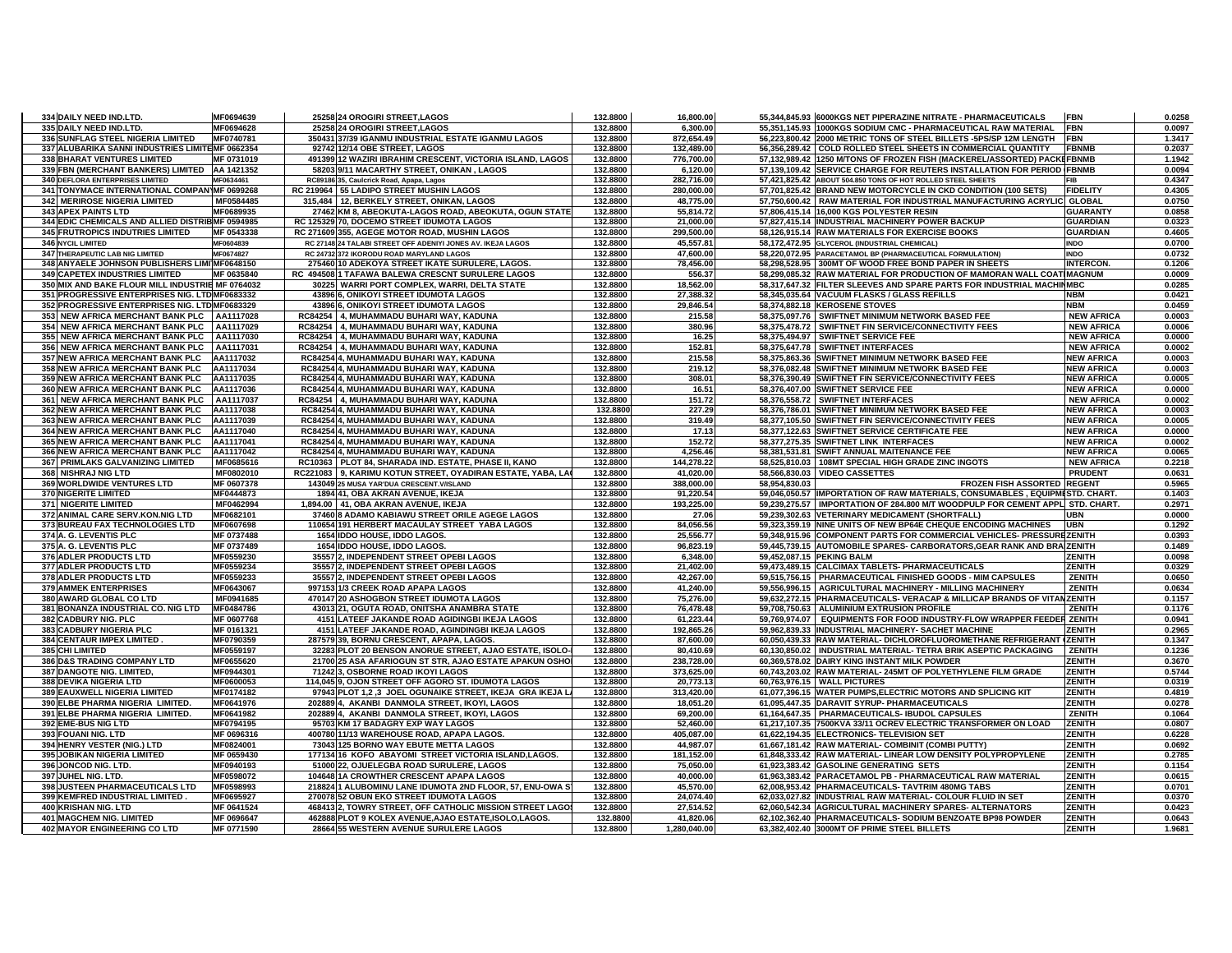| 403 MEDREICH NIG. LTD                                             | MF0637678                          | 280875 8B FABAC CLOSE OFF LIGALI AYORINDE STREET VICTORI                                                      | 132.8800             | 114,295.00               |                        | 63,496,697.40 PHARMACEUTICALS - REICHLOX CAPSULES                                                                                   | <b>ZENITH</b>            | 0.1757           |
|-------------------------------------------------------------------|------------------------------------|---------------------------------------------------------------------------------------------------------------|----------------------|--------------------------|------------------------|-------------------------------------------------------------------------------------------------------------------------------------|--------------------------|------------------|
| 404 MEDREICH NIG. LTD                                             | MF0695022                          | 280875 8B FABAC CLOSE OFF LIGALI AYORINDE STREET VICTORI                                                      | 132.8800             | 156,988.80               |                        | 63,653,686.20 UNCLE JOE PARACETAMOL- PHARMACEUTICALS                                                                                | <b>ZENITH</b>            | 0.2414           |
| 405 NIGERPET COMPANY LTD.                                         | MF0600110                          | 505872 20 ELIAS CLOSE, VICTORIA ISLAND, LAGOS                                                                 | 132.8800             | 1,096,990.63             |                        | 64,750,676.83 2000 METRIC TONS OF AUTOMOTIVE GAS OIL                                                                                | <b>ZENITH</b>            | 1.6866           |
| <b>406 PERPETUAL INDUSTRIES LIMITED</b>                           | MF0658811                          | 470083 8. ITAPEJU STREET APAPA LAGOS                                                                          | 132.8800             | 178.198.00               |                        | 64,928,874.83 FAN PARTS- ELECTRIC FUSE CHOKE FOR FAN                                                                                | <b>ZENITH</b>            | 0.2740           |
| 407 POWERMAX NIGERIA LTD                                          | MF0765614                          | 497313 EDO HOUSE PLOT 1225 BISHOP OLUWOLE STREET VICTOR                                                       | 132.8800             | 102,556.00               |                        | 65,031,430.83 WATER PUMP & ENGINE                                                                                                   | ZENITH                   | 0.1577           |
| 408 RANONA LTD.                                                   | MF0742934                          | 256,515.00 7A CREEK RD, APAPA, LAGOS.                                                                         | 132.8800             | 48,000.00                |                        | 65,079,430.83 BLUE BOAT INSTANT FULL CREAM MILK                                                                                     | <b>ZENITH</b>            | 0.0738           |
| <b>409 SOSACO NIGERIA LIMITED</b>                                 | MF0643331                          | 347146 86A ALLEN AVENUE IKEJA LAGOS                                                                           | 132.8800             | 51,413.60                |                        | 65,130,844.43 GROCERIES- MAYONNAISE                                                                                                 | ZENITH                   | 0.0790           |
| 410 ULYSSES NIG LIMITED                                           | MF 0643712                         | 100725 227, APAPA ROAD, IGANMU, LAGOS                                                                         | 132.8800             | 23,600.00                |                        | 65,154,444.43 RAW MATERIAL- PARA-DICHLOROBENZENE                                                                                    | <b>ZENITH</b>            | 0.0363           |
| 411 DUNLOP NIGERIA PLC                                            | MF0668219                          | 2736 OBA AKRAN AVENUE IKEJA                                                                                   | 132.8700             | 123,250.00               |                        | 65,277,694.43 N2 STEELCORD STRANDED WIRE                                                                                            | <b>AFRI</b>              | 0.1895           |
| 412 DUNLOP NIGERIA PLC                                            | MF0668130                          | 2736 OBA AKRAN AVENUE IKEJA                                                                                   | 132.8700             | 36,244.12                |                        | 65,313,938.55 COLLAPSIBLE LET OFF REELS                                                                                             | <b>AFRI</b>              | 0.0557           |
| 413 HOMUS INDUSTRIES LIMITED                                      | MF0611448                          | 216731 PLOT 15&16 BLOCKXIII IND. ESTATE OTA OGUN                                                              | 132.8700             | 527,205.87               |                        | 65,841,144.42 PVC RESIN ABOUT 561M/TONS                                                                                             | <b>AFRI</b>              | 0.8105           |
| 414 AVON CROWNCAPS AND CONTAINERS MF 0771122                      |                                    | RC 22940 22 MUSA YAR'ADUA STREET, VICTORIA ISLAND, LAGOS                                                      | 132.8700             | 238,000.00               |                        | 66,079,144.42 INDUSTRIAL RAW MATERIALS (COATED TINPLATE)                                                                            | Capita                   | 0.3659           |
| 415 FRIGOGLASS INDUSTRIES NIG LTD                                 | MF 0744135                         | RC 270208 2/4 IDDO ROAD, IDDO HOUSE, OYINGBO, LAGOS                                                           | 132.8700             | 60,740.68                |                        | 66,139,885.10 COMPONENTS FOR COOLERS (CONDENSOR & EVAPORATOR)                                                                       | Capital                  | 0.0934           |
| 416 UNITED TECH NIG LTD                                           | MF0702360                          | RC407270 PLOT 44, BLK 1, JIMOH ODUTOLA STREET, S/LERE, LAGOS                                                  | 132.8700             | 9,310.40                 |                        | 66,149,195.50 WATER TREATMENT CHEMICALS (LIMBUX HIDRATED LIME)                                                                      | <b>DBL</b>               | 0.0143           |
| 417 UNITED TECH NIG LTD                                           | MF0589731<br><b>RC407270 STATE</b> |                                                                                                               | 132.8700             | 31,200.00                |                        | 66,180,395.50 LIQUIDE CHLORINE GAS CYLINDER                                                                                         | DBL                      | 0.0480           |
| <b>418 VISTA INT LTD</b>                                          | MF0703600                          | RC208914 PLOT 44, BLK 1, JIMOH ODUTOLA STREET, S/LERE, LAGOS                                                  | 132.8700             | 3,421.15                 |                        | 66.183.816.65 TRANSPARENT PLASTIC FILM                                                                                              | DBL                      | 0.0053           |
| 419 VEE NETWORKS LTD.                                             | MF0668473                          | 398557 27, ADEYEMO ALAKIJA STREET VICTORIA ISLAND, LAGOS                                                      | 132.8700             | 371,237.40               |                        | 66,555,054.05 ERICSSON MOBILE TELEPHONE GSM EQUIPMENT AND ACCESIFBN                                                                 |                          | 0.5707           |
| 420 ENFIELD AGRO NIG. LTD.                                        | MF0591531                          | 256583 16, IDOWU TAYLOR STREET, V/I, LAGOS                                                                    | 132.8700             | 31,600.00                |                        | 66.586.654.05 WOOD CHIP BOARDS - 15.000 SHEETS                                                                                      | <b>GLOBAL</b>            | 0.0486           |
| 421 P.E FACCO                                                     | MF0753207                          | 23144 KM 29, LAGOS-ABEOKUTA EXPRESSWAY, MEIRAN, OJOKO                                                         | 132.8700             | 94,068.96                |                        | 66,680,723.01 AGRICULTURAL PRODUCTS - POULTRY KEEPING EQUIPMENT/IGLOBAL                                                             |                          | 0.1446           |
| 422 REGATTA INDUSTRIES LTD.                                       | MF0734105                          | 290623 44, DOCEMO STREET, 3RD FLOOR, LAGOS                                                                    | 132.8700             | 75,000.00                |                        | 66,755,723.01 CHEMICALS USED FOR PAINT INDUSTRY - TITANIUM OXIDES                                                                   | <b>GLOBAL</b>            | 0.1153           |
| 423 REGATTA INDUSTRIES LTD.                                       | MF0734105                          | 290623 44, DOCEMO STREET, 3RD FLOOR, LAGOS                                                                    | 132.8700             | 43,200.00                |                        | 66,798,923.01 CHEMICALS USED FOR PAINT INDUSTRY - TITANIUM OXIDES                                                                   | <b>GLOBAL</b>            | 0.0664           |
| 424 ASSENE NIGERIA LTD                                            | MF0068147                          | 343144 9, SAPELE ROAD, APAPA LAGOS                                                                            | 132.8700             | 13,277.38                |                        | 66,812,200.39 LEPONEX 100MG X 50                                                                                                    | <b>GUARANTY</b>          | 0.0204           |
| 425 PIONEER METAL PRODUCTS COMPANY MF0770040                      |                                    | 2840 138, OBA AKRANL AVENUE, IKEJA LAGOS                                                                      | 132.8700             | 141,321.50               |                        | 66,953,521.89 COLD ROLLED STEEL SHEETS AND/OR COILS                                                                                 | <b>GUARANTY</b>          | 0.2173           |
| <b>426 VISTA INT'L LTD</b>                                        | MF0786943                          | 208914 PLOT 44, BLOCK I, JIMOH ODUTOLA STREET, OFF ERIC MO                                                    | 132.8700             | 90,146.59                |                        | 67,043,668.48   RAW MATERIALS FOR EXERCISE BOOKS & PAPER INDUSTRY GUARANTY                                                          |                          | 0.1386           |
| 427 VISTA INT'L LTD                                               | MF0786928                          | 208,914 PLOT 44, BLOCK I, JIMOH ODUTOLA STREET, OFF ERIC MO                                                   | 132.8700             | 96,309.48                |                        | 67,139,977.96   RAW MATERIALS FOR PAPER INDUSTRY, 1/S COATED PAPER GUARANTY                                                         |                          | 0.1481           |
| <b>428 WAHUM PACKAGING LIMITED</b>                                | MF0770048                          | 14694 3, ADENIYI JONES AVENUE, IKEJA LAGOS                                                                    | 132.8700             | 586,516.26               |                        | 67,726,494.22 KRAFTLINER BOARD IN REELS                                                                                             | <b>GUARANTY</b>          | 0.9017<br>0.1313 |
| 429 WEST AFRICAN BUILDING MATERIALS MF0689199                     |                                    | 31343 3, ADENIYI JONES AVENUE, IKEJA LAGOS                                                                    | 132.8700             | 85,402.85                |                        | 67,811,897.07 COLD ROLLED STEEL SHEETS AND/OR COILS                                                                                 | <b>GUARANTY</b>          |                  |
| 430 SUNLIGHT RESOURCES LIMITED<br>431 LAMRADES GV NIGERIA LIMITED | MF0672788                          | 408099 14 GBOLADE ADEBANJO STREET, ILUPEJU, LAGOS                                                             | 132.8700<br>132.8700 | 71,000.00<br>11,792.00   |                        | 67,882,897.07 600,000 PIECES BLACK COMPACT DISC (CD-R) A-GRADE, SPEE IBTC                                                           | <b>INDO</b>              | 0.1092<br>0.0181 |
| <b>432 VEENETWORKS LIMITED</b>                                    | MF0751762<br>MF 0668480            | RC 206357 60/62 ENU OWA STREET LAGOS ISLAND LAGOS<br>398557 PLOT 1673, OLAKUNLE BAKARE CLOSE, VICTORIA ISLAND | 132.8700             | 11,430.00                |                        | 67,894,689.07 ANALOQUE QUARTZ CLOCKS IN ASSORTED MODELS<br>67,906,119.07 MODULES AND CABLES FOR TELEPHONY EQUIPMENT                 | <b>MBC</b>               | 0.0176           |
| 433 Frigoglass Industries Limited                                 | MF0744139                          | RC270208 Iddo House, Iddo, Lagos                                                                              | 132.8700             | 78,288.00                |                        | 67,984,407.07 PVC Granules (Raw Material)                                                                                           | <b>NAMBL</b>             | 0.1204           |
| 434 INTERNATIONAL PRINTING PRESS NIG MF0794154                    |                                    | 200313 47/51 ALAHUN OZUMBA STREET, MAZAMAZA, LAGOS                                                            | 132.8700             |                          |                        | 68,068,407.07 NEW WHITELINED CHIPBOARD GREYBACK IN SHEETS                                                                           | <b>NBM</b>               | 0.1291           |
| <b>435 SARO AGROCHEMICALS LIMITED</b>                             | MF0726667                          | 99138 PLOT 2068 BLOCK 18C AMUWO-FESTAC, LAGOS                                                                 | 132.8700             | 84,000.00<br>245,000.00  |                        | 68,313,407.07 AGRICULTURAL HERBICIDES (SAROSATE AND WEEDOFF)                                                                        | <b>NBM</b>               | 0.3767           |
| <b>436 D.D GAMMA INTL CO LTD</b>                                  | MF0775413                          | 66488 4/7 AFROMEDIA INDUSTRIAL LOCATION BADAGRY EXPRES                                                        | 132.8700             | 14.116.90                |                        | 68.327.523.97 NEW BICYCLE SPARE PARTS IN CKD                                                                                        | <b>PLATINUM</b>          | 0.0217           |
|                                                                   |                                    |                                                                                                               |                      |                          |                        |                                                                                                                                     |                          |                  |
|                                                                   |                                    |                                                                                                               |                      |                          |                        |                                                                                                                                     |                          |                  |
| 437 ECOMAX MEDIA TECHNOLOGY LIMITEDA1109068                       |                                    | 376587 17, HENRY ADEFOPE CRESCENT, OPEBI, IKEJA - LAGOS                                                       | 132.8700             | 85,928.43                |                        | 68,413,452.40 IMPORTATION OF INDUSTRIAL MACHINERIES(2 CD FINISHING SSTD. CHART                                                      |                          | 0.1321           |
| <b>438 KNIGHTSBRIDGE LTD</b>                                      | MF0668215                          | 220692 234. M/MUHAMMED WAY YABA                                                                               | 132.8700             | 12,815.00                |                        | 68,426,267.40 IMPORTATION OF CARBON BLACK N330 (INDUSTRIAL RAW MA STD. CHART.                                                       |                          | 0.0197           |
| <b>439 NAGODE INDUSTRIES LIMITED</b>                              | MF0730065                          | 134615 PLOT 4, BLOCK F 159/161, LADIPO STREET, MUSHIN                                                         | 132.8700             | 405,200.00               |                        | 68.831.467.40 IMPORTATION OF INDUSTRIAL CHEMICAL                                                                                    | STD. CHART.              | 0.6229           |
| 440 PATEERSON ZOCHONIS INDUSTRIES P MF0762591                     |                                    | 693 45/47 TOWN PLANNING WAY ILUPEJU INDUSTRIAL ESTATE                                                         | 132.8700             | 178,928.16               |                        | 69,010,395.56 IMORTATION OF PROPYLENE CO-POLYMER GRANULES                                                                           | STD. CHART.              | 0.2751           |
| 441 PATERSON ZOCHONIS INDUSTRIES PLIMF0678547                     |                                    | 693 45/47 TOWN PLANNING WAY ILUPEJU INDUSTRIAL ESTATE                                                         | 132.8700             | 54,892.73                |                        | 69,065,288.29 IMPORTATION OF SORBITOL SYRUP 70% BP (INDUSTRIAL RAWSTD. CHART.                                                       |                          | 0.0844           |
| 442 PATERSON ZOCHONIS INDUSTRIES PLIMF0678709                     |                                    | 693 45/47 TOWN PLANNING WAY ILUPEJU INDUSTRIAL ESTATE                                                         | 132.8700             | 120,286.08               |                        | 69,185,574.37 IMPORTATION OF SODIUM TOLUENE SULPHONATE STS 90 (INDSTD. CHART.                                                       |                          | 0.1849           |
| 443 PATERSON ZOCHONIS INDUSTRIES PLIMF0777553                     |                                    | 693 45/47 TOWN PLANNING WAY ILUPEJU INDUSTRIAL ESTATE                                                         | 132.8700             | 43,326.36                |                        | 69,228,900.73 IMPORTATION OF PARACETAMOL BP (INDUSTRIAL RAW MATE STD. CHART.                                                        |                          | 0.0666           |
| 444 DONASULU BROTHERS NIGERIA LIMITIMF0171616                     |                                    | RC 78945 67 EFFURUN WARRI ROAD EFFURUN WARRI DELTA STATE                                                      | 132.8700             | 61,000.00                |                        | 69,289,900.73 1 SET OXYGEN/NITROGEN MACHINE                                                                                         | <b>TRUST</b>             | 0.0938           |
| 445 AVON CROWNCAPS AND CONTAINERS MF0628576                       |                                    | 22940 22A MUSA YARADUA STREET, VICTORIA ISLAND, LAGOS.                                                        | 132.8700             | 4,968.00                 |                        | 69,294,868.73 RAW MATERIAL FOR INDUSTRIAL USE - LINING COMPOUND OF UBA                                                              |                          | 0.0076           |
| 446 AVON CROWNCAPS AND CONTAINERS MF0628571                       |                                    | 22940 22A MUSA YARADUA STREET, VICTORIA ISLAND, LAGOS.                                                        | 132.8700             | 45,058.74                |                        | 69,339,927.47 RAW MATERIAL FOR INDUSTRIAL USE - LACQUER PPG3912-80 UBA                                                              |                          | 0.0693           |
| 447 AVON CROWNCAPS NIG PLC                                        | MF0628579                          | 22940 22 MUSA YAR'ADUA STREET V/I LAGOS                                                                       | 132.8700             | 37,374.39                |                        | 69,377,301.86 PVC COMPOUND WHITE-INDUSTRIAL RAW MATERIALS                                                                           | <b>UBN</b><br><b>UBN</b> | 0.0575           |
| 448 EGO CHIMA IND.NIG LTD                                         | MF0724627                          | 352316 BLK 4 SHOP 19 ALABA META SHOPPING COMPLEX COKER                                                        | 132.8700             | 28,180.00                |                        | 69.405.481.86 METALLIC DOORS IN DIFFERENT COLOURS AND SIZES                                                                         |                          | 0.0433           |
| 449 J O F NIG LTD                                                 | MF0731348                          | 217,096 16/18 OYEFESO STREET OBANIKORO SHOMOLU LAGOS                                                          | 132.8700             | 474,409.95               |                        | 69,879,891.81 24MTNS ONION FLAVOUR,2 UNITS CHILLER ,AIR COMPRESSOI UBN                                                              |                          | 0.7293           |
| 450 PADSON INDUSTRIES LTD<br>451 HPZ LTD                          | MF0583206                          | 72,167 3, MURITALA MOHAMMED ROAD ILORIN KWARA STATE<br>395262 33 PLANNING OFFICE WAY ILUPEJU. LAGOS           | 132.8700             | 384,000.00               |                        | 70,263,891.81 NEW JINCHENG MOTORCYCLES IN C.K.D CONDITION<br>70.292.941.81 RAW MATERIAL FOR THE MANUFACTURE OF FREEZERS-CKD (ZENITH | <b>UTB</b>               | 0.5904<br>0.0447 |
| 452 HPZ LTD                                                       | MF 0762560<br>MF 0678691           |                                                                                                               | 132.8700<br>132.8700 | 29,050.00                |                        | 70,385,570.76 FRIDGE : HFC - CKD COMPONENT PARTS                                                                                    | ZENITH                   | 0.1424           |
| 453 LEAD EXPORTS INT'L LTD                                        | MF0637131                          | 395262 33 PLANNING OFFICE WAY ILUPEJU, LAGOS<br>150684 39/41 DOCEMO STREET, IDUMOTA, LAGOS.                   | 132.8700             | 92,628.95<br>19,701.30   |                        | 70,405,272.06 AGRICULTURAL MACHINERY - CORN GRINDING MILL WITH                                                                      | <b>ZENITH</b>            | 0.0303           |
| 454 MINDONG YIHUA (NIG) COY LTD                                   | MF0750887                          | 462039 NO 1A DAKAR ROAD, APAPA, LAGOS                                                                         | 132.8700             | 42,480.00                |                        | 70,447,752.06 AGRICULTURAL MACHINERY SPARES-ALTERNATORS                                                                             | <b>ZENITH</b>            | 0.0653           |
| 455 NIGERIAN BREWERIES PLC.                                       | MF 0824655                         | 613 1 ABEBE VILLAGE ROAD IGANMU LAGOS                                                                         | 132.8700             | 12,224.49                |                        | 70,459,976.55 BREWERY MACHINERY ITEMS- HAACKE DC10-V26/B                                                                            | ZENITH                   | 0.0188           |
| <b>456 PROGRESS INT'L RESOURCES</b>                               | MF0790391                          | 449158 30, DOHERTY STREET LAGOS-ISLAND LAGOS                                                                  | 132.8700             | 145,040.00               |                        | 70,605,016.55 INFANT FORMULAR POWDER                                                                                                | <b>ZENITH</b>            | 0.2230           |
| 457 PZ INDUSTRIES LIMITED                                         | MF 0762534                         | 693 45/47, TOWN PLANNING WAY, ILUPEJU IND.ESTATE, ILUPEJ                                                      | 132.8700             | 138,084.94               |                        | 70,743,101.49 INDUSTRIAL MATERIAL- JOY SOAP PACKAGING WRAPPER                                                                       | <b>ZENITH</b>            | 0.2123           |
| <b>458 VEE NETWORKS LIMITED</b>                                   | MF0668478                          | 398557 27 ADEYEMO ALAKIJA STREET, 7TH FLOOR, COWRIE HOUS                                                      | 132.8700             | 270,279.00               | 71,013,380.49 HANDSETS |                                                                                                                                     | ZENITH                   | 0.4155           |
| 459 MTN NIGERIA COMMUNICATIONS LTD MF 0628664                     |                                    | RC 395010 5TH & 7TH FLOORS, CHURCHGATE TOWERS, PLOT 30 AFRI                                                   | 132.8600             | 28,709.30                |                        | 71,042,089.79 TELECOMMUNICATIONS EQUIPMENTS                                                                                         | Capital                  | 0.0441           |
| 460 PURECHEM INDUSTRIES LTD                                       | MF 0741836                         | RC 115657 19 TOWN PLANNING WAY, ILUPEJU, LAGOS                                                                | 132.8600             | 59,890.40                |                        | 71,101,980.19   INDUSTRIAL RAW MATERIALS (MEK, GLUESOL)                                                                             | Capital                  | 0.0921           |
| <b>461 FINE CHEMICALS LIMITED</b>                                 | MF0628582                          | RC31570 22A MUSA YA'ADUA STREET, VICTORIA ISLAND, LAGOS ST                                                    | 132.8600             | 128,647.92               |                        | 71,230,628.11 INDUSTRIAL MACHINERY AND ACCESSORIES(NICKEL TANK WIDBL                                                                |                          | 0.1978           |
| <b>462 LINX TECHNOLOGIES LTD</b>                                  | MF-0701485                         | RC-602156 PLOT 4C, BLOCK H ISOLO INDUSTRIAL SCHEME APAPA OS                                                   | 132.8600             | 33,914.25                |                        | 71,264,542.36 COMPUTER PARTS (HARD DRIVES)                                                                                          | DBL                      | 0.0521           |
| 463 NATIONAL TRUCKS MANUFACTURERS MF 0024131                      |                                    | RC19398   KM 11, ZARIA ROAD, KANO, KANO STATE.                                                                | 132.8600             | 1,130,000.00             |                        | 72,394,542.36   QINGQI BRAND LIGHT TRUCKS IN CKD                                                                                    | <b>DBL</b>               | 1.7371           |
| 464 TOYOTA (NIGERIA) LIMITED                                      | MF0690449                          | RC281837 PLOT 2 BLOCK G ISOLO EXPRESS ROAD, ISOLO LAGOS                                                       | 132.8600             | 15,424.09                |                        | 72,409,966.45   TOYOTA PRADO LANDCRUISER COASTER                                                                                    | ECO                      | 0.0237           |
| 465 DANA MOTORS LTD.                                              | MF0654419                          | 294984 54 MARINA, LAGOS                                                                                       | 132.8600             | 49,105.00                |                        | 72,459,071.45 COMMERCIAL VEHICLES - KIA SPORTAGE                                                                                    | <b>FBN</b>               | 0.0755           |
| <b>466 DANA MOTORS LTD.</b>                                       | MF0611488                          | 294984 54 MARINA, LAGOS                                                                                       | 132.8600             | 16,384.19                |                        | 72,475,455.64 EQUIPMENTS FOR MOTOR ASSEMBLY PLANT                                                                                   | <b>FBN</b>               | 0.0252           |
| 467 DANA MOTORS LTD.                                              | MF0654338                          | 294984 54 MARINA, LAGOS                                                                                       | 132.8600             | 54,931.75                |                        | 72,530,387.39 MOTOR VEHICLES - RIO AND OPIRUS BRANDS                                                                                | <b>FBN</b>               | 0.0844           |
| <b>468 GONGONI COMPANY LIMITED</b>                                | MF0271795                          | 39785 89A PHASE 111 SHARADA IND. ESTATE BOMPAI KANO                                                           | 132.8600             | 1,130,733.00             |                        | 73,661,120.39 AEROSOL/CANNING MATERIALS                                                                                             | FBN                      | 1.7382           |
| 469 UNIVERSAL STEELS LTD.                                         | MF0654840                          | 7146 UNIVERSAL STEELS CRESCENT, OFF SURULERE IND.ROAD                                                         | 132.8600             | 96,980.00                |                        | 73,758,100.39 250MT REFRACTORY MORTAR - RAW MATERIAL FOR STEEL R(FBN                                                                |                          | 0.1491           |
| 470 UNIVERSAL STEELS LTD.<br>471 UNIVERSAL STEELS LTD.            | MF0654841<br>MF0654843             | 7146 IND.ROAD, OGBA, LAGOS<br>7146 UNIVERSAL STEELS CRESCENT, OFF SURULERE IND.ROAD,                          | 132.8600<br>132.8600 | 165,435.00<br>111,670.72 |                        | 73,923,535.39 REFRACTORIES FOR REHEATING FURNACE<br>74,035,206.11 GRAPHITE ELECTRODE FOR STEEL MAKING WITH TAPERED NIFBN            | <b>FBN</b>               | 0.2543<br>0.1717 |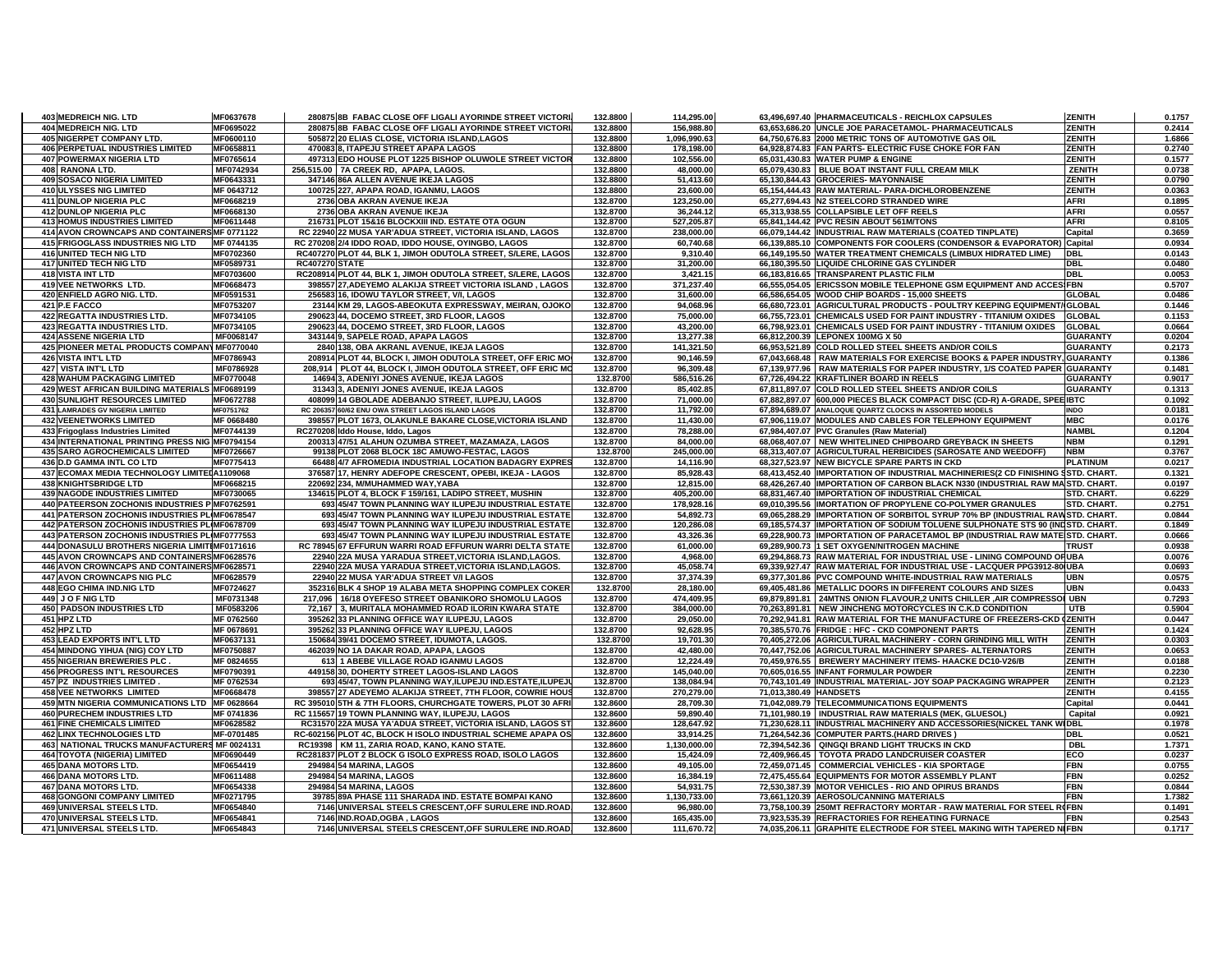| 472 G.N IHEAKU & COMPANY LTD                                       | MF 0758428             | 37325 24 OLD MARKET ROAD, ONITSHA, ANAMBRA STATE                                                 | 132.8600             | 275,300.00             |                     | 74,310,506.11 779 BALES OF NORWEGIAN STOCKFISH                                                                                                 | <b>FBNMB</b>        | 0.4232           |
|--------------------------------------------------------------------|------------------------|--------------------------------------------------------------------------------------------------|----------------------|------------------------|---------------------|------------------------------------------------------------------------------------------------------------------------------------------------|---------------------|------------------|
| 473 DE-UNITED FOODS IND. LIMITED                                   | MF0615629              | RC229723 KM4, OTA IDIROKO ROAD, SANNGO OTTA                                                      | 132.8600             | 110,646.00             |                     | 74,421,152.11   NOODLE WRAPPERS, CHIKEN FLAVOUR                                                                                                | <b>FCMB</b>         | 0.1701           |
| 474 SEVEN-UP                                                       | AA1411005              | 1928 247 MOSHOOD ABIOLA WAY, IJORA, LAGOS                                                        | 132.8600             | 2,006,136.18           |                     | 76,427,288.29 REMITTANCE OF YEAR 2004 DIVIDEND TO OVERSEA SHARE HOIBTC                                                                         |                     | 3.0840           |
| <b>475 LION TRUCKS LIMITED</b>                                     | MF0736098              | 486379 PLOT 5, BLOCK M ABIMBOLA STREET INDUSTRIAL ESTATE                                         | 132.8600             | 65,340.00              |                     | 76,492,628.29   5 UNIT OF MAN TRUCK HEAD MODEL FE 19.370 WITH ACCESS(INTERCON.                                                                 |                     | 0.1004           |
| <b>476 CADBURY NIGERIA PLC</b>                                     | MF 0607790             | RC4151 LATTEEF JAKANDE ROAD.AGIDINGBI IKEJA LAGOS                                                | 132.8600             | 1.004.64               |                     | 76.493.632.93 EQUIPMENT FOR FOOD INDUSTRY                                                                                                      | <b>MAGNUM</b>       | 0.0015           |
| 477 ROMSON OIL FIELD SERVICES LIMITED MF 0488062                   |                        | RC 230228 20 CHIEF BENSON ANORUE STR APAKUN OSHODI LAGOS                                         | 132.8600             | 996.06                 |                     | 76,494,628.99 WELDED SHORT LINK CHAIN                                                                                                          | <b>MAGNUM</b>       | 0.0015           |
| 478 THE CAPITAL CONSORTIUM LIMITED MF 0635537                      |                        | RC 199161 5 IDOWU TAYLOR STREET VICTORIA ISLAND LAGOS                                            | 132.8600             | 303.54                 |                     | 76,494,932.53 BRONZE FLOAT GLASS IN CONTAINERS                                                                                                 | <b>MAGNUM</b>       | 0.0005           |
| <b>479 HE MAN ENTERPRISES</b>                                      | MF0487778              | LAZ 088311 13, AJOKE SALAKO STREET, IFAKO, BARIGA, LAGOS.                                        | 132.8600             | 116.056.48             |                     | 76,610,989.01 AGRICULTURAL PRIME MOVERS FOR GRINDING MILLS                                                                                     | N.I.B               | 0.1784           |
| 480 LAKMANS METAL IND. (NIG) LTD.                                  | MF0462386              | 69102 PLOT 2, ISOLO EXPRESSWAY, ISOLO, LAGOS.                                                    | 132.8600             | 15,397.20              |                     | 76,626,386.21 FORKLIFT TRUCKS (USED)                                                                                                           | N.I.B               | 0.0237           |
| 481 MTN NIGERIA COMMUNICATIONS LIMIT MF0736850                     |                        | 395010 CHURCHGATE TOWERS 30, AFRIBANK STREET, V/I LAGOS                                          | 132.8600             | 430,509.72             |                     | 77,056,895.93 GT 402 24V/200A 48V/20A RECTIFIER CABINET, RT 4B SMR 24V IN I.B                                                                  |                     | 0.6618           |
| 482 INTERWORLD PRODUCTS NIG. LTD                                   | MF0737822              | 268357 PLOT 1, BLOCK A, AFPRINT ESTATE, OSHODI/APAPA EXPRI                                       | 132.8600             | 28,484.08              |                     | 77,085,380.01 IMPORTATION OF BINATONE DRY IRON MODEL DL-102                                                                                    | STD. CHART.         | 0.0438           |
| 483 INTERWORLD PRODUCTS NIG. LTD                                   | MF0730044              | 268357 PLOT 1, BLOCK A, AFPRINT ESTATE, OSHODI/APAPA EXPRI                                       | 132.8600             | 14,071.67              |                     | 77,099,451.68 IMPORTATION OF BINATONE FLOOR STANDING TYPE GAS COOSTD. CHART                                                                    |                     | 0.0216           |
| <b>484 INTERWORLD PRODUCTS NIG. LTD</b>                            | MF0730537              | 268357 PLOT 1, BLOCK H, AFPRINT INDUSTRIAL ESTATE, IYANA - IS                                    | 132.8600             | 19,789.03              |                     | 77,119,240.71 IMPORTATION OF BINATONE BLENDER WITH GRINDER                                                                                     | <b>STD. CHART</b>   | 0.0304           |
| 485 INTERWORLD PRODUCTS NIG. LTD                                   | MF0730540              | 268357 PLOT 1, BLOCK H, AFPRINT INDUSTRIAL ESTATE, IYANA -IS                                     | 132.8600             | 33,432.31              |                     | 77,152,673.02 IMPORTATION OF BINATONE SUPER ACTIVE AND BOOSTER ROSTD. CHART.                                                                   |                     | 0.0514           |
| 486 INTERWORLD PRODUCTS NIG. LTD                                   | MF0578417              | 268357 PLOT 1, BLOCK H, AFPRINT INDUSTRIAL ESTATE, IYANA -IS                                     | 132.8600             | 13,149.56              |                     | 77,165,822.58   IMPORTATION OF BINATONE IMPORTATION OF BINATONE STASTD. CHART                                                                  |                     | 0.0202           |
| 487 INTERWORLD PRODUCTS NIG. LTD                                   | MF0730186              | 268357 PLOT 1, BLOCK H, AFPRINT INDUSTRIAL ESTATE, IYANA -IS                                     | 132.8600             | 21,335.99              |                     | 77,187,158.57 IMPORTATION OF BINATONE DRY IRON                                                                                                 | <b>STD. CHART</b>   | 0.0328           |
| <b>488 MTN NIGERIA COMMUNICATIONS</b>                              | MF0730750              | 395010 30 AFRIBANK STREET VICTORIA ISLAND                                                        | 132.8600             | 1,151,572.15           |                     | 78.338.730.72 IMPORTATION OF RURAL GSM TOWER(30M/S)                                                                                            | STD. CHART.         | 1.7703           |
| <b>489 MTN NIGERIA COMMUNICATIONS</b>                              | MF0736835              | 395010 30 AFRIBANK STREET VICTORIA ISLAND                                                        | 132.8600             | 487,344.60             |                     | 78,826,075.32 IMPORTATION OF EXTERNALDISTRIBUTION BOARD KIT & AUT(STD. CHART.                                                                  |                     | 0.7492           |
| <b>490 MTN NIGERIA COMMUNICATIONS</b>                              | MF0736837              | 395.010 30 AFRIBANK STREET VICTORIA ISLAND                                                       | 132.8600             | 310,334.40             |                     | 79.136.409.72   IMPORTATION OF GSM CONNECTOR 7/16 DIN                                                                                          | <b>STD. CHART</b>   | 0.4771           |
| <b>491 SUNPLAST INDUSTIRES LTD</b>                                 | MF0730171              | 28,900 PLOT 4C, BLOCK H, ISOLO INDUSTRIAL SCHEME, APAPA-C                                        | 132.8600             | 149,005.00             |                     | 79,285,414.72   IMPORTATION OF INDUSTRIAL RAW MATERIALS ( POLYPROPY STD. CHART.                                                                |                     | 0.2291           |
| 492 UNITED NIGERIAN TEXTILES PLC                                   | MF0800462              | 3810 63/71 BROAD STREET, BOI HOUSE                                                               | 132.8600             | 106,800.00             |                     | 79,392,214.72 IMPORTATION OF 15,000KGS LAMALGIN GX-50 (INDUSTRIAL RASTD. CHART.                                                                |                     | 0.1642           |
| <b>493 UNITED NIGERIAN TEXTILES PLC</b>                            | MF0800467              | 3810 63/71 BROAD STREET, BOI HOUSE                                                               | 132.8600             | 607,460.00             |                     | 79,999,674.72 IMPORTATION OF 199,800 KGS ROSIN SPECIAL GRADE (INDUS STD. CHART.                                                                |                     | 0.9338           |
| 494 UNITED NIGERIAN TEXTILES PLC                                   | MF0800466              | 3810 63/71 BROAD STREET, BOI HOUSE                                                               | 132.8600             | 133,600.00             |                     | 80,133,274.72 IMPORTATION OF 5,000 KGS KISCOCRON GOLDEN YELLOW P-1STD. CHART.                                                                  |                     | 0.2054           |
| 495 VIRAMSUN NIGERIA LTD                                           | MF0730617              | 25980 PLOT 4C, BLOCK H, ISOLO INDUSTRIAL SCHEME, APAPA-O                                         | 132.8600<br>132.8600 | 54,184.40<br>90,274.00 |                     | 80,187,459.12 IMPORTATION OF INDUSTRIAL RAW MATERIALS (ETHYL ACETISTD. CHART.<br>80,277,733.12 AGRICULTURAL PRIME MOVERS FOR RICE HULLERS 16HP |                     | 0.0833<br>0.1388 |
| <b>496 IMEX AGRO INTERNATIONAL</b><br>497 NIGERIAN BAG MANF CO LTD | MF0495829<br>MF0724285 | LAZ 088311 13 AJOKE SALAKO STREET, IFAKO GBAGADA, LAGOS.<br>3584 45 ERIC MOORE ROAD IGANMU LAGOS | 132.8600             |                        |                     | 80,277,989.22 POLYPROPYLENE SACKS(SHORTFALL)                                                                                                   | <b>TRUST</b><br>UBN | 0.0004           |
| <b>498 CLOVIC NIGERIA LIMITED</b>                                  | MF 0698813             | 86,341 PLOT 196 BLK C OSHODI-APAPA EXPRESSWAY LAGOS                                              | 132.8600             | 256.10                 |                     | 80,288,909.22 12,000KGS OF IRON OXIDE YELLOW 313                                                                                               | <b>WEMA</b>         | 0.0168           |
| <b>499 DECROSS LIMITED</b>                                         | MF 0697320             | 31429 ABIGAIL OYINDAMOLA CLOSE,IJOKO ROAD,LAGOS                                                  | 132.8600             | 10,920.00<br>22,700.00 |                     | 80,311,609.22   200,000PCS OF C-O-P WITH LOGO                                                                                                  | <b>WEMA</b>         | 0.0349           |
| 500 HAFFAR INDUSTRIAL COMPANY LMF 0698883                          |                        | 6432 359/361 AGEGE ROAD MUSHIN LAGOS                                                             | 132.8600             | 65.850.00              |                     | 80.377.459.22 20.500KGS OF HB ACRYLIC FIBRE FOR SPINNING                                                                                       | <b>WEMA</b>         | 0.1012           |
| 501 METRO ELECTRONICS COY. NIG LTD MF 0697848                      |                        | 17545 16/18 ADEBISI CLOSE IDI IROKO VILLAGE ONIGBONGBO LA                                        | 132.8600             | 51,600.00              |                     | 80,429,059.22 4,000ROLLS OF LAMINATING ROLL FILM                                                                                               | <b>WEMA</b>         | 0.0793           |
| 502 TEOLAKEM ENTERPRISES NIG.LTD                                   | MF 0698865             | 353133 PLOT 5 BLK. K ISOLO IND ESTATE ISOLO LAGOS                                                | 132.8600             | 65,695.55              |                     | 80.494.754.77 115MTS OF PRINTING PAPER IN REELS                                                                                                | <b>WEMA</b>         | 0.1010           |
| 503 AGARY PHARMACEUTICALS LTD.                                     | MF 0824250             | 203950 40 OJUELEGBA ROAD, SURULERE, LAGOS                                                        | 132.8600             | 34,039.98              |                     | 80,528,794.75   HOSPITAL SUPPLY- MEDI TEST GLYCAEMIE, MEDI TEST COMB ZENITH                                                                    |                     | 0.0523           |
| 504 BOC GASES NIG. PLC                                             | MF0944428              | 2035 APAPA-OSHODI EXPRESS WAY ISOLO LAGOS                                                        | 132.8600             | 11,647.43              |                     | 80,540,442.18   INDUSTRIAL MACHINERY SPARES- TEST-SHOP FILLING SPARE ZENITH                                                                    |                     | 0.0179           |
| 505 GEEPEE INDUSTRY NIG LTD                                        | MF0727620              | 38910 35/37 GBOLADE ADEBAJO STREET, ILUPEJU, LAGOS                                               | 132.8600             | 117,810.00             |                     | 80,658,252.18 RAW MATERIAL-99MT OF HOMOPOLYMER POLIPROPYLENE                                                                                   | <b>ZENITH</b>       | 0.1811           |
| 506 MERCHANT INVESTORS LIMITED                                     | MF 0941347             | 14498 63, ENU - OWA STREET, IDUMAGBO LAGOS                                                       | 132.8600             | 13,876.00              |                     | 80,672,128.18 KEROSENE STOVES & HOT WATER BOILER                                                                                               | <b>ZENITH</b>       | 0.0213           |
| 507 UNITED NIGERIAN TEXTILES PLC                                   | MF 0800470             | 3,810   6TH FLOOR,61/73 BROAD STREET,LAGOS.                                                      | 132.8600             | 34,384.00              |                     | 80,706,512.18 SPARE PARTS FOR TEXTILE INDUSTRY - WEIGHT LEVER, SHAF ZENITH                                                                     |                     | 0.0529           |
| 508 FAREAST MERCANTILE CO LIMITED                                  | MF0635808              | RC1104 721, ADETOKUNBO ADEMOLA STREET, VICTORIA ISLAND, LAGOS                                    | 132.8500             | 60,458.25              | 80.766.970.43       | STOCK FISH HEADS   CHARTERED                                                                                                                   |                     | 0.0929           |
| 509 MICHELIN NIGERIA LIMITED                                       | MF0690308              | RC2822 129-132 TRANS AMADI INDUSTRIAL LAY-OUT, PORT-HARCO                                        | 132.8500             | 216,030.92             |                     | 80,983,001.35 RUBBER TYRES PRODUCTION SPARES, RUBBER EXTRUDING   CHARTERED                                                                     |                     | 0.3321           |
| 510 MICHELIN NIGERIA LIMITED                                       | MF0690321              | RC2822 129-132 TRANS AMADI INDUSTRIAL LAY-OUT, PORT-HARCO                                        | 132.8500             | 59,181.80              |                     | 81,042,183.15 CABLE AND BRAIDED BEAD WIRES                                                                                                     | <b>CHARTERED</b>    | 0.0910           |
| 511 STANPET INTERNATIONAL LIMITED                                  | MF0757704              | RC247820 58 CLIFFORD ROAD, ABA, LAGOS                                                            | 132.8500             | 58,500.00              |                     | 81,100,683.15 STOCK FISH HEADS                                                                                                                 | <b>CHARTERED</b>    | 0.0899           |
| 512 ALPHA AUTO REFINISHES LIMITED                                  | MF0620461              | 417754 65, AKINWUNMI STREET, ALAGOMEJI, YABA, LAGOS                                              | 132.8500             | 118.988.00             |                     | 81.219.671.15 AUTOMOTIVE FINISHES                                                                                                              | <b>ACCESS</b>       | 0.1829           |
| 513 BOSAACO INTERNATIONAL AGENCY NMF 0793213                       |                        | RC424956 48, BOMPAI ROAD, KANO, KANO STATE                                                       | 132.8500             | 11,474.34              |                     | 81,231,145.49 38 DRUMS OF ESSENTIAL OILS BEING RAW MATERIALS FOR PIDBL                                                                         |                     | 0.0176           |
| 514 FAREAST MERCANTILE CO. LTD                                     | MF0635803              | RC1104   13, FATAI ATERE WAY, MATORI, LAGOS STATE                                                | 132.8500             | 323,429.62             |                     | 81.554.575.11 5505 PCS OF FIRESTONE TYRES OF VARIOUS SIZES                                                                                     | DBL                 | 0.4972           |
| 515 NEW HOME APPLIANCE INDUSTRIES N MF-0793775                     |                        | RC34806   13, FATAI ATERE WAY, MATORI, LAGOS STATE                                               | 132.8500             | 648,262.89             |                     | 82,202,838.00   KNOCKED DOWN COMPONENTS OF SAMSUNG AIRCONDITION DBL                                                                            |                     | 0.9965           |
| 516 WORLD WIDE COMMERCIAL VENTURESMF-0703766                       |                        | RC325074 13, FATAI ATERE WAY, MATORI, LAGOS STATE                                                | 132.8500             | 5,926.65               |                     | 82,208,764.65 1000 ZANTAC INJECTION (PHARMACEUTICAL PRODUCTS)                                                                                  | DBL                 | 0.0091           |
| 517 EASTCHASE MERCHANDISING                                        | MF0119666              | EN0010537 13, AKUTU CRESCENT, INDEPENDENCE LAYOUT, ENUGU                                         | 132.8500             | 70,000.00              |                     | 82,278,764.65 ALUMINIUM FOIL OF THICKNESS NOT EXCEEDING 0.2MM                                                                                  | <b>GUARANTY</b>     | 0.1076           |
| 518 SIMS NIGERIA LTD                                               | MF0786113              | 88,778.00 NO. 2, OGUI ROAD, ENUGU                                                                | 132.8500             | 248,773.00             |                     | 82,527,537.65 ELECTRONICS                                                                                                                      | <b>GUARANTY</b>     | 0.3824           |
| 519 QUALITY RADIATORS LTD                                          | MF0663931              | RC 116619 PLOT 75A TRANS AMADI IND. LAYOUT P/HARCOURT                                            | 132.8500             | 25,572.00              |                     | 82,553,109.65 AIR COMPRESSORS & SPARE PARTS                                                                                                    | HABIB               | 0.0393           |
| 520 MICHELIN TYRE SERVICES COMPANY LMF0690313                      |                        | 2475 PLOT 2A, IJORA CAUSEWAY, IJORA, LAGOS                                                       | 132.8500             | 61,003.24              |                     | 82,614,112.89 75 UNITS OF TYRES, WHEELS AND ACCESSORIES FOR USE IN IBTC                                                                        |                     | 0.0938           |
| 521 CHIEF E.O PORBENI                                              | AA0376046              | A1944950 6 WONODI STREET OROMENIKE PORT HARCOURT, RIVER 9                                        | 132.8500             | 22,800.00              |                     | 82.636.912.89 SCHOOL FEES                                                                                                                      | <b>INTERCON.</b>    | 0.0350           |
| 522 SAHEL ENGINEERING SERVICES LIMITIMF0791592                     |                        | 222361 BEHIND RAILWAY STATION BAUCHI, BAUCHI STATE                                               | 132.8500             | 21,634.80              |                     | 82,658,547.69 20 UNITS OF DIAMANT BLADES (MM. 1000)                                                                                            | <b>INTERCON.</b>    | 0.0333           |
| 523 FAREAST MERCANTILE CO.LTD                                      | MF 0618382             | RC 1104   721 ADETOKUNBO ADEMOLA STREET VICTORIA ISLAND I                                        | 132.8500             | 118,422.70             |                     | 82,776,970.39 STOCK FISH HEADS                                                                                                                 | <b>MAGNUM</b>       | 0.1820           |
| <b>524 MICHELIN NIGERIA LIMITED</b>                                | MF 0690304             | 2822 PLOT 129-132 TRANS-AMADI IND. ESTATE PORT HARCOUR                                           | 132.8500             | 20,526.63              |                     | 82,797,497.02 PRE-PRODUCTION MATERIALS FOR RUBBER TYRES                                                                                        | <b>MBC</b>          | 0.0316           |
| 525 MICHELIN TYRE SERVICES COMPANY LMF 0076884                     |                        | 2475 PLOT 2A, IJORA CAUSEWAY, IJORA LAGOS                                                        | 132.8500             | 38,177.00              |                     | 82,835,674.02 TYRES, WHEELS AND ACCESSORIES                                                                                                    | <b>MBC</b>          | 0.0587           |
| <b>526 SWISS NOVACHEM</b>                                          | MF0450503              | 7,443.00 PLOT 9, BLOCK A GBAGADA IND. EST. LAGOS                                                 | 132.8500             | 54,243.00              | 82.889.917.02       | 14,900 KILOS OF RAW MATERIALS                                                                                                                  | <b>MIBL</b>         | 0.0834           |
| 527 VIK INDUSTRIES LIMITED                                         | MF0449335              | 173791 25, ASA AFARIOGUN ST, AJAO ESTATE, ISOLO                                                  | 132.8500             | 3,431.00               | 82,893,348.02       | TURTLE POTTY STICKERS 750,000 PIECES MIBL                                                                                                      |                     | 0.0053           |
| 528 VIK INDUSTRIES LIMITED                                         | MF0449320              | 173,791 25, ASA AFARIOGUN ST, AJAO ESTATE, ISOLO                                                 | 132.8500             | 14,018.00              | 82,907,366.02       | <b>MACHINERIES AND SPARE PARTS   MIBL</b>                                                                                                      |                     | 0.0215           |
| 529 JAYKAY CARPET INDUSTRIES LIMITED MF 0671475                    |                        | RC 202814 NO 38/39 SHARADA INDUSTRIAL ESTATE, PHASE 2, KANO                                      | 132.8500             | 79,840.00              |                     | 82,987,206.02 R CARPETS & LATEX COMPOUNDS SYNTHETIC FOR CARPETS   NAL                                                                          |                     | 0.1227           |
| 530 MANAL NIGERIA LIMITED                                          | MF0612992              | 313717 3, OLORUNFUNMI STREET, IKEJA LAGOS                                                        | 132.8500             | 91,650.00              |                     | 83,078,856.02 ROLLER HAMM 2410SD                                                                                                               | <b>NBM</b>          | 0.1409           |
| 531 WESTERN METAL PRODUCTS CO. LTD MF0672354                       |                        | 25381 18, WEMPCO ROAD, OGBA SCHEME, IKEJA, LAGOS                                                 | 132.8500             | 121,875.00             |                     | 83,200,731.02 IMPORTATION OF INDUSTRIAL RAW MATERIALS(GLASS FIBRE STD. CHART.                                                                  |                     | 0.1873           |
| 532 WESTERN METAL PRODUCTS COMPAI MF0653975                        |                        | 25,381.00   18, WEMPCO ROAD, OGBA SCHEME, IKEJA, LAGOS                                           | 132.8500             | 119,591.24             |                     | 83,320,322.26   IMPORTATION OF INDUSTRIAL RAW MATERIALS (ZINC ALUMIN STD. CHART                                                                |                     | 0.1838           |
| 533 MICHELIN NIGERIAN LIMITED                                      | MF0690327              | 2822 129-132 TRANSAMADI INDUSTRIAL LAY OUT, PORT HARCOL                                          | 132.8500             | 60,454.82              |                     | 83.380.777.08 CARBON BLACK.                                                                                                                    | UBA                 | 0.0929           |
| 534 UNIVERSAL NIGERIA INDUSTRIAL COMMF0672121                      |                        | 6668 NO 18 WEMPCO ROAD, OGBA, LAGOS.                                                             | 132.8500             | 733,495.50             |                     | 84,114,272.58 INDUSTRIAL RAW MATERIALS-COLD ROLLED STEEL COILS                                                                                 | <b>UBA</b>          | 1.1275           |
| 535 ENVOY OIL IND. LTD.                                            | MF0940086              | 332105 120 UPPER IWEKA ROAD ONITSHA ANAMBRA STATE                                                | 132.8500             | 1,690,523.50           |                     | 85,804,796.08 AGRICULTURAL PROCESSING PLANTS- OIL BLEACHING PLANTZENITH                                                                        |                     | 2.5986           |
| 536 MICHELIN NIGERIA LTD                                           | MF0690324              | 2822 PLOT 2 IJORA CAUSEWAY, IJORA, LAGOS.                                                        | 132.8500             | 403,298.28             |                     | 86,208,094.36 PRE PRODUCTION MATERIALS FOR SUPPORT OF PRODUCTIO ZENITH                                                                         |                     | 0.6199           |
| 537 MICHELIN TYRE SERVICES PLC.                                    | MF0690310              | 2475 PLOT 2 IJORA CAUSEWAY, IJORA, LAGOS.                                                        | 132.8500             | 161,793.35             | 86,369,887.71 TYRES |                                                                                                                                                | ZENITH              | 0.2487           |
| 538 TRIPPLE KAY VENTURES NIG. LTD.                                 | MF0764048              | 24.300 30B COMMERCIAL ROAD APAPA LAGOS                                                           | 132.8500             | 10,000.00              |                     | 86,379,887.71   POLISHED GRANITE TILES                                                                                                         | <b>ZENITH</b>       | 0.0154           |
| 539 VIN-CHINNY NIG. LTD                                            | MF0765216              | 180909 12 OLADIPO LABINJO CRESENT SURULERE LAGOS                                                 | 132.8500             | 16,080.00              |                     | 86,395,967.71 RAW MATERIAL- 18,000KGS OF WHITE OIL COSMETICS(WO40C ZENITH                                                                      |                     | 0.0247           |
| 540 W & W NIGERIA LTD.                                             | MF0764630              | 354,483 88 TAFAWA BALEWA ROAD KANO KANO STATE                                                    | 132.8500             | 30,408.00              |                     | 86,426,375.71 CURTAIN RAILS AND ACCESSORIES - WIRE LEAF CAP, BASKE ZENITH                                                                      |                     | 0.0467           |